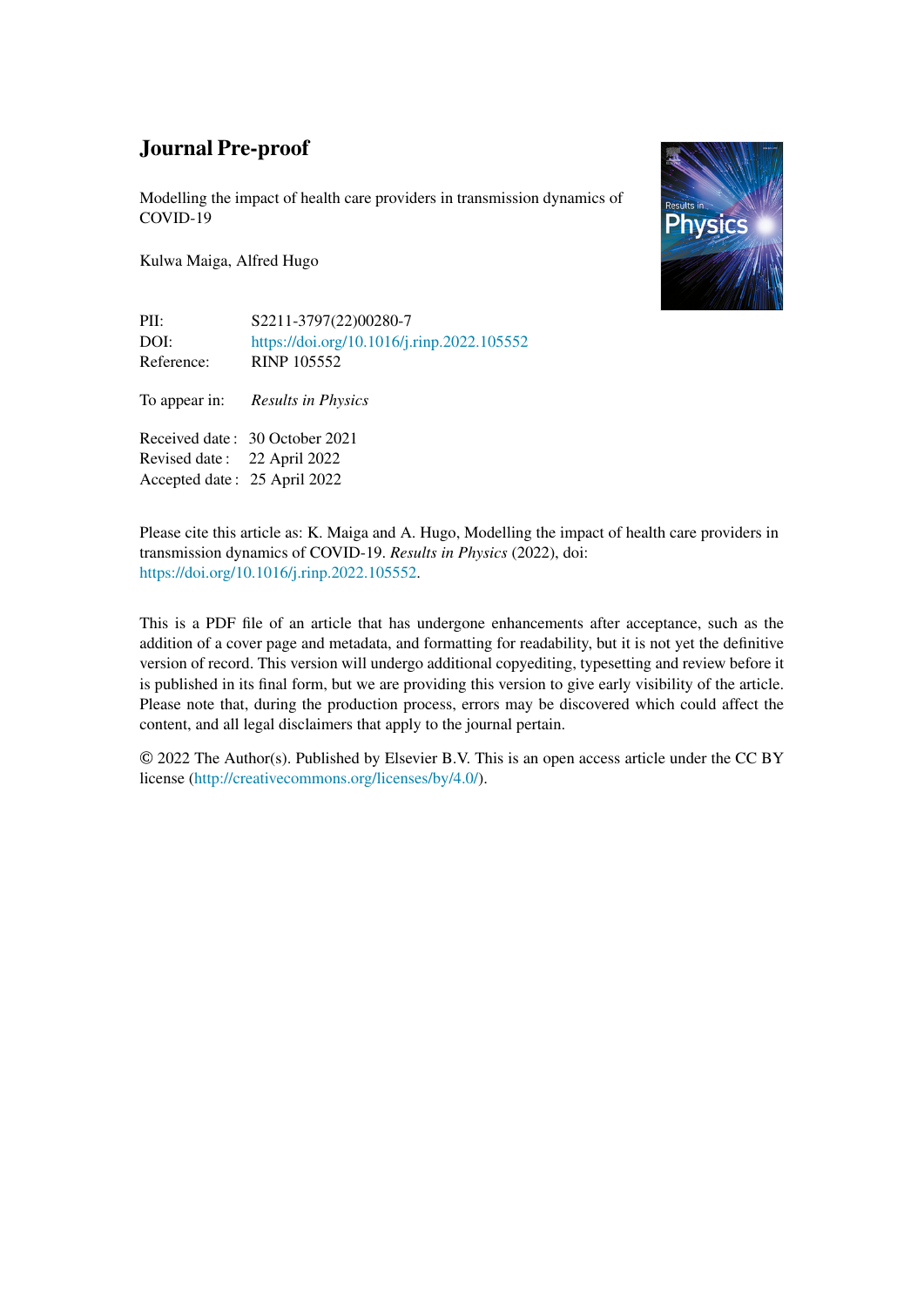### **MODELLING THE IMPACT OF HEALTH CARE PROVIDERS IN TRANSMISSION DYNAMICS OF COVID-19**

#### **KULWA MAIGA & ALFRED HUGO**

Department of Mathematics and Statistics, University of Dodoma, P. O. Box 259, Dodoma, Tanzania.

#### **Abstract**

control Mathematics and Statistics, University of Dodoma, P. O. Box 259, Dodoma, Ta<br> **Abstract**<br>
Supper, a mathematical model is proposed and analysed to assess the impacts of care<br>
provides in transmission dynamics of COV In this paper, a mathematical model is proposed and analysed to assess the impacts of health care providers in transmission dynamics of COVID-19. The stability theory of differential equations is used to examine a mathematical model. The results of both local and global stability of disease-free equilibrium points were determined by using Routh-Hurwitz criteria and Metzler matrix method which verified that was locally and globally asymptotically stable. Also, the endemic equilibrium point was determined by the Lyapunov function which showed that *E*<sup>∗</sup> was globally asymptotically stable under strict conditions. The findings revealed that non-diagnosed and undetected health care providers seems to contribute to high spread of COVID-19 in a community. Also, it illustrates that an increase in the number of non-diagnostic testing rates of health care providers may result in high infection rates in the community and contaminations of hospitals' equipment. Therefore, the particular study recommend that there is a necessity of applying early diagnostic testing to curtail the COVID-19 transmission in the health care providers' community and reduce contaminations of hospital's equipment.

**Keywords:** COVID-19, Health care providers, Virus concentrations, Diagnostic testing, Hospitals' equipment

### **Introduction**

The ongoing Corona virus disease-2019 (COVID-19) was reported in the mid-December-2019 in Wuhan City at Hubei Province, China causing a severe acute respiratory syndrome corona virus- 2 (SARS-COV-2), where the first infected patient was identified after exposure into the seafood market [1, 2]. The existence of this pandemic disease in the world affected many people without regarding their economic and development status.

The World Health Organisation in its 6 *th* September, 2021 report showed that more than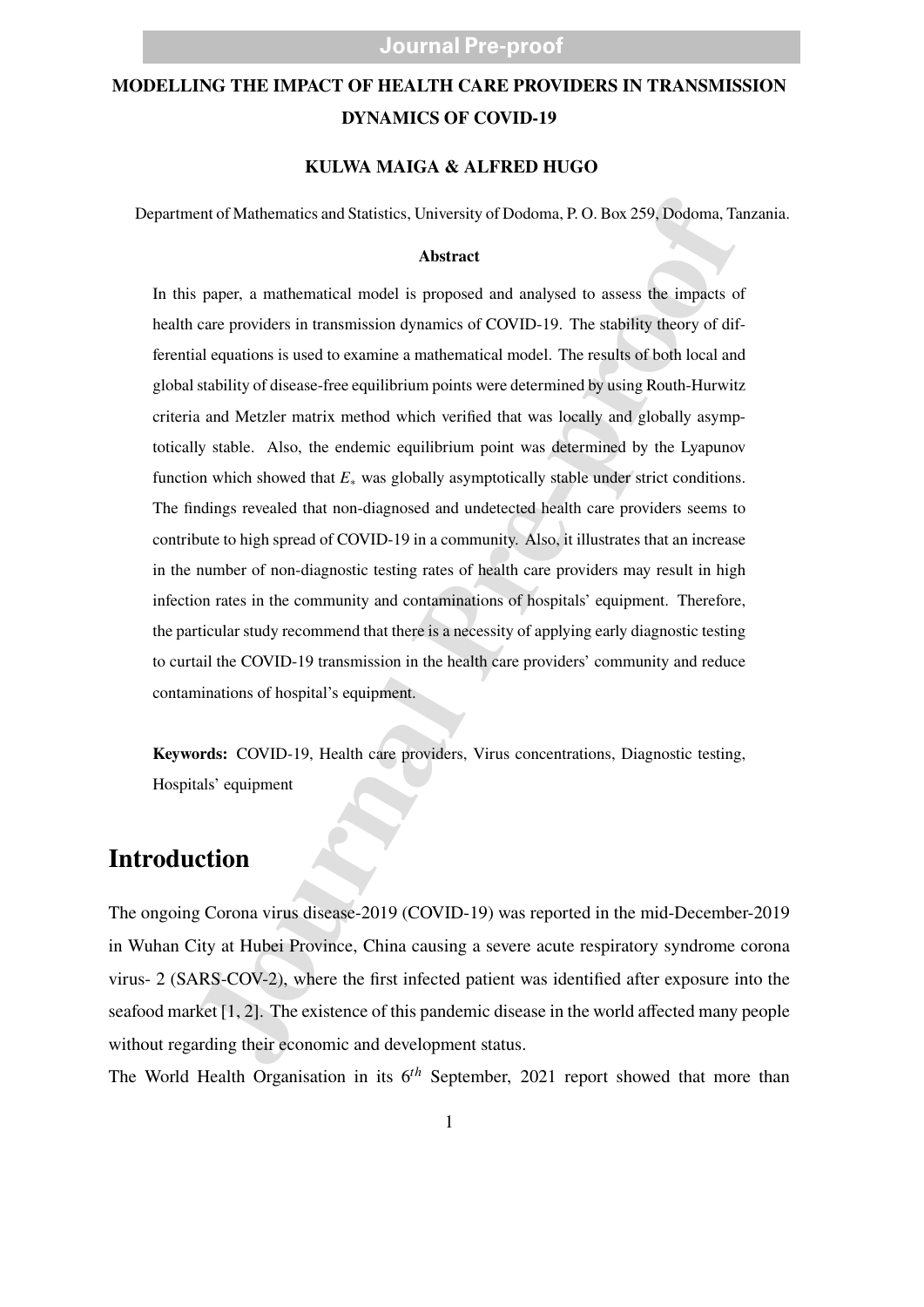220563227 were confirmed having COVID-19 infections worldwide and from which more than 4565483 confirmed deaths while more than 570000 health care providers were infected and 2500 died due to the pandemic disease [3, 4]. The corona virus is locally transmitted through either direct or indirect contact with infected individuals such as the droplets resulting after infected patients speaks, coughs and sneezes [5]. However, scientists and researchers proved that the transmission of the corona virus from an infected human to human spreads rapidly through eyes, nose, and mouth before washing contaminated hands with soaps or sanitizers [6]. Furthermore, the corona virus spreads through hospital's equipment due to insufficient precautions taken by health care providers' population resulted from the unavailability of equipment and poor facilities.

itents speaks, coughs and sneezes [5]. However, scientists and researchers<br>nsmission of the corona virus from an infected human to human speads<br>s, nose, and mouth before washing contaminated hands with soaps or sanitize,<br> The infected individuals with COVID-19 expressing several signs of the disease. The foremost clinical symptoms are high fever, coughing, sneezing, headache, hemoptysis, diarrhoea, dysphonia, heart failure, and respiratory failure [6, 7]. Since COVID-19 affecting many countries in the World, then East Africa as among the victims struggled to prevent further disease transmission by insisting people wearing face masks, using sanitizers, practising social distancing, introducing lock-down, and suspending all activities involving gathering such as closing learning institutions Mumbu & Hugo [1].

Various mathematical epidemiologists have been proposed different studies targeting the transmission dynamics and control the spread of COVID-19 in a population by introducing the best control measures such as personal protective equipments, face masks, disinfectants, sanitizers, and applying physical distancing but still the disease affects many people around the world. Some of the mathematical model includes:

The SEIRD model proposed by Viguerie et al [8] applied partial differential equations to simulate the spread of COVID-19. The results inform the health authority in Italy of the best way of allocating medical resources and effective control measures regarding geographical location. However, Mumbu & Hugo [1] developed the SMUEIHR model for the human population, by comparing the use and disuse of masks and observed that before and after introducing wearing face masks and hospitalization the basic reproduction number was  $R_0 = 3.8$  and  $R_0 = 0.698$ respectively. Hence from the values of  $R_0$ , the researchers recommended that wearing face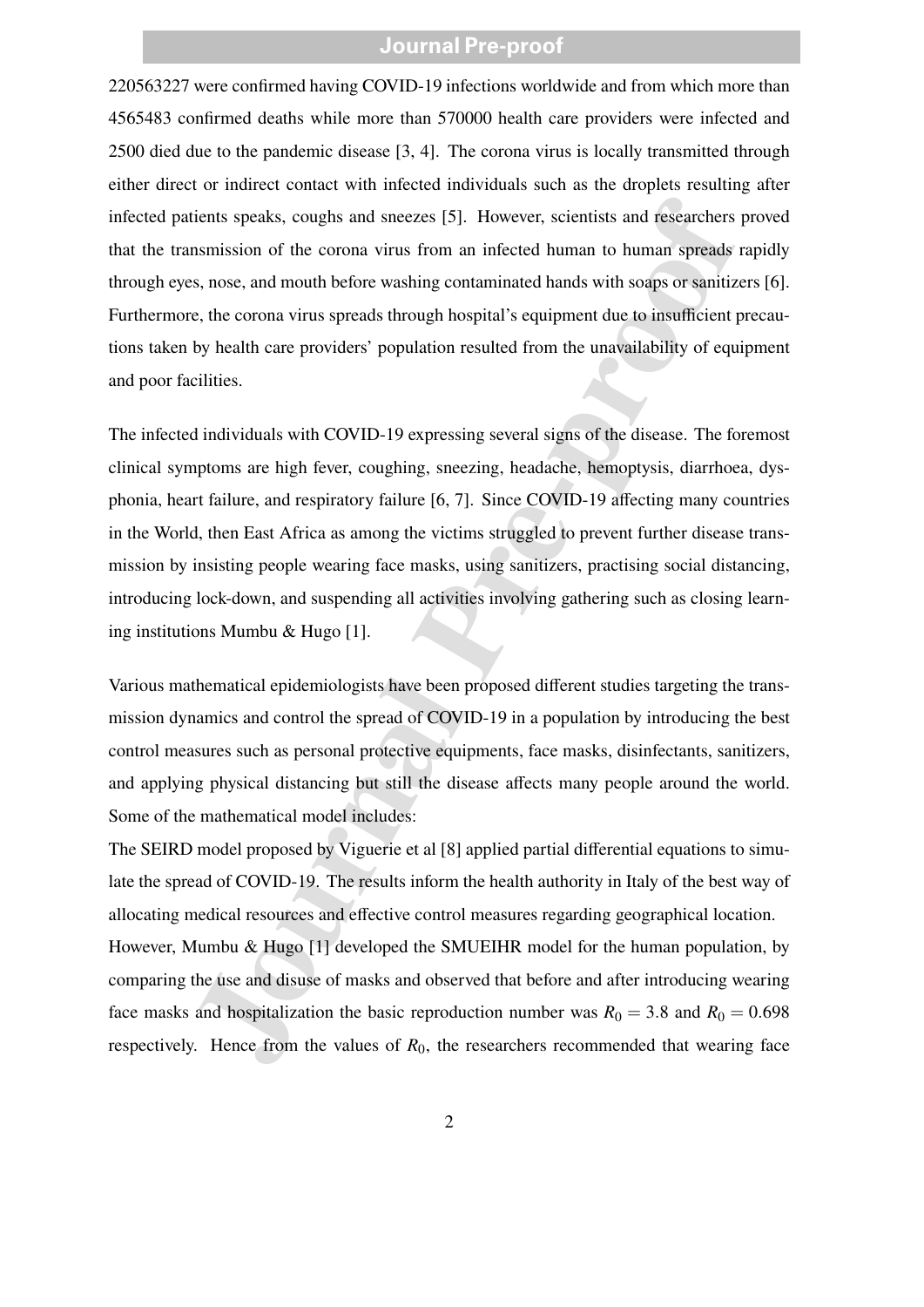masks is mandatory whenever contacted with the crowded population as preventive measures for control spreads of COVID-19 transmission in Tanzania.

Besides, Baek et al [9] developed SEIR containing compartments of Doctors, Nurses, Patients, and Caregivers model for assessing the effectiveness of early screening and quarantined in tertiary hospitals to identify infected patients. The results showed that early screening and quarantined in South Korea reduced the number of cases from 81.3% to 42% within 60 days after implementation. The study insists on implements early screening to all visitors and early stage of exposure to infections.

Furthermore, Mekonen et al [5] studied SEIRDM model for self protection behaviour changes from asymptotic individuals with COVID-19. The outcome showed that basic reproduction number depends on the contamination of environments and population. The study suggested that for preventing further COVID-19 transmission, the population should be aware with the environments.

Thus, the particular study needs to apply mathematical techniques to analyse the preventive measures required for minimizing the transmission dynamics of COVID-19 in health care providers' population.

Therefore, this study intends to analyse the impacts of health care providers' population in transmission dynamics of COVID-19.

### **Model formulation**

ipitals to identify infected patients. The results showed that early screen<br>in South Korea reduced the number of cases from 81.3% to 42% within chentation. The study insists on implements early screening to all visitors a In this paper, a deterministic mathematical model on transmission dynamics of COVID-19 was formulated and analysed. The biological model consists of seven sub-compartments namely: a susceptible health care providers' population whose at high risk to be infected Alfred et al [10] when contacted with infectious denoted by  $S_H$ , exposed health care providers  $E_H$  are expected to be infectious with the disease but do not express clinical symptoms Zhang et al [11]. The infected class is further subdivided into two classes that are diagnosed and detected *I<sup>D</sup>* whose clinically identified having SARS-COV-2 infections while non-diagnosed and undetected *I<sup>U</sup>* health care providers' population are unidentified clinically and does not show disease symptoms due to either low virus concentrations or strong body immunity Kasali et al [12], but treatment class denoted by *T<sup>H</sup>* is a place where all infected individuals seek medications and supportive care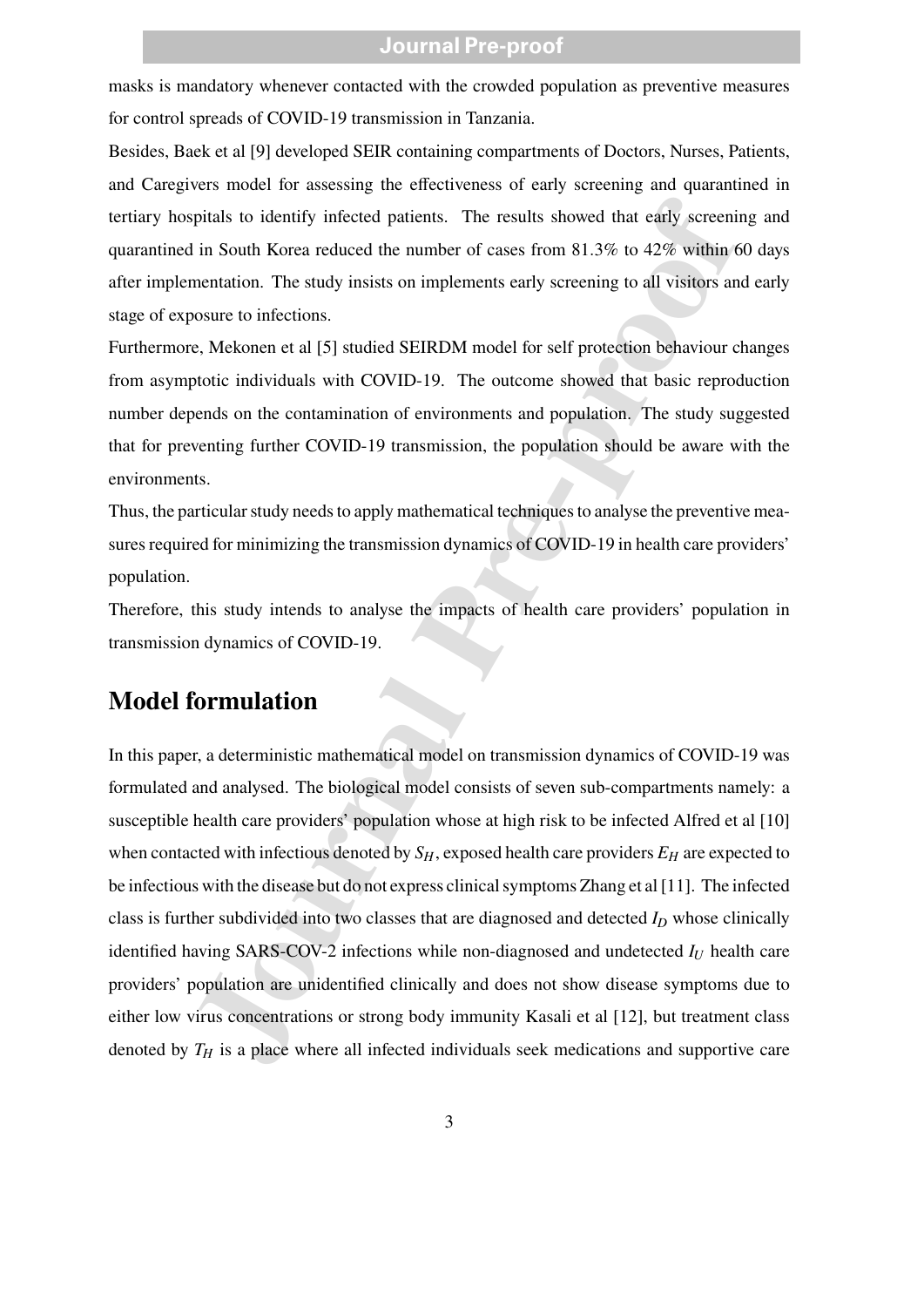services while recovery class  $R_H$  are all sick individuals who gained health either through medical treatments or natural body immunity. Finally, the virus concentrations attached on the hospital's equipment is denoted by  $C_H$  and it influences susceptible individuals for getting COVID-19 infections indirectly from contaminated hospitals' equipment.

It is also assumed that hospital's equipment acquired infections through interaction of nondiagnosed and undetected health care providers' population only since they are difficult to identify infected individuals. The total health care providers' population at any time t is denoted by;

$$
N_{H}(t) = S_{H}(t) + E_{H}(t) + I_{D}(t) + I_{U}(t) + T_{H}(t) + R_{H}(t)
$$
\n(1)

Hence, the following parameters were constructed in formulating a mathematical model:

- assumed that hospital's equipment acquired infections through interaction<br>and undetected health care providers' population only since they are difficed<br>eteed individuals. The total health care providers' population at any (i) Health care providers' population get exposed either directly or indirect contacts to infectious through infection rate  $\lambda = \frac{\beta(I_D + \zeta I_U)}{N_U}$  $\frac{\partial f_{W} + \zeta I_{U}}{\partial H} + \frac{\beta_{w} C_{H}}{G}$  $\frac{\partial^{\nu} H}{\partial G}$ , where *G* represents the virus concentrations and capacity of hospital's equipment to hold SARS-COV-2 [5],  $\beta$  is an effective probability of infection rate,  $\beta_w$  is probability of infection rate from  $C_H$  class,  $\zeta$  is a modification of parameter in reduction of disease transmission from non-diagnosed and undetected health care providers [5, 12].
- (ii) The infections of health care providers' population increasing when interactions to the contaminated hospital equipment increases which induced by the rate of shedding off viruses δ and progression rate φ while the virus concentrations on hospital's equipment decreases due to the natural death rate of SARS-COV-2 as time goes on which is denoted by  $q$  [5].
- (iii) However, recruitment rate  $\Pi$  represents individuals visited at hospitals for medical treatment and consultations while  $\mu$  is a natural mortality rate occurred for each class of health care providers' population.
- (iv) The susceptible health care providers' population increases at the rate of individual waned their body immunity  $\gamma$ , recovered after using medications  $\sigma$  and diagnosed but not having infections rate  $\theta$ . Furthermore, some of non-diagnosed and undetected having infection recovered at the rate  $\alpha$  and the rest who undergoes severe clinical symptoms seeks medications at the rate  $\eta$  while all severe infected individuals are treated at the rate  $\rho$ .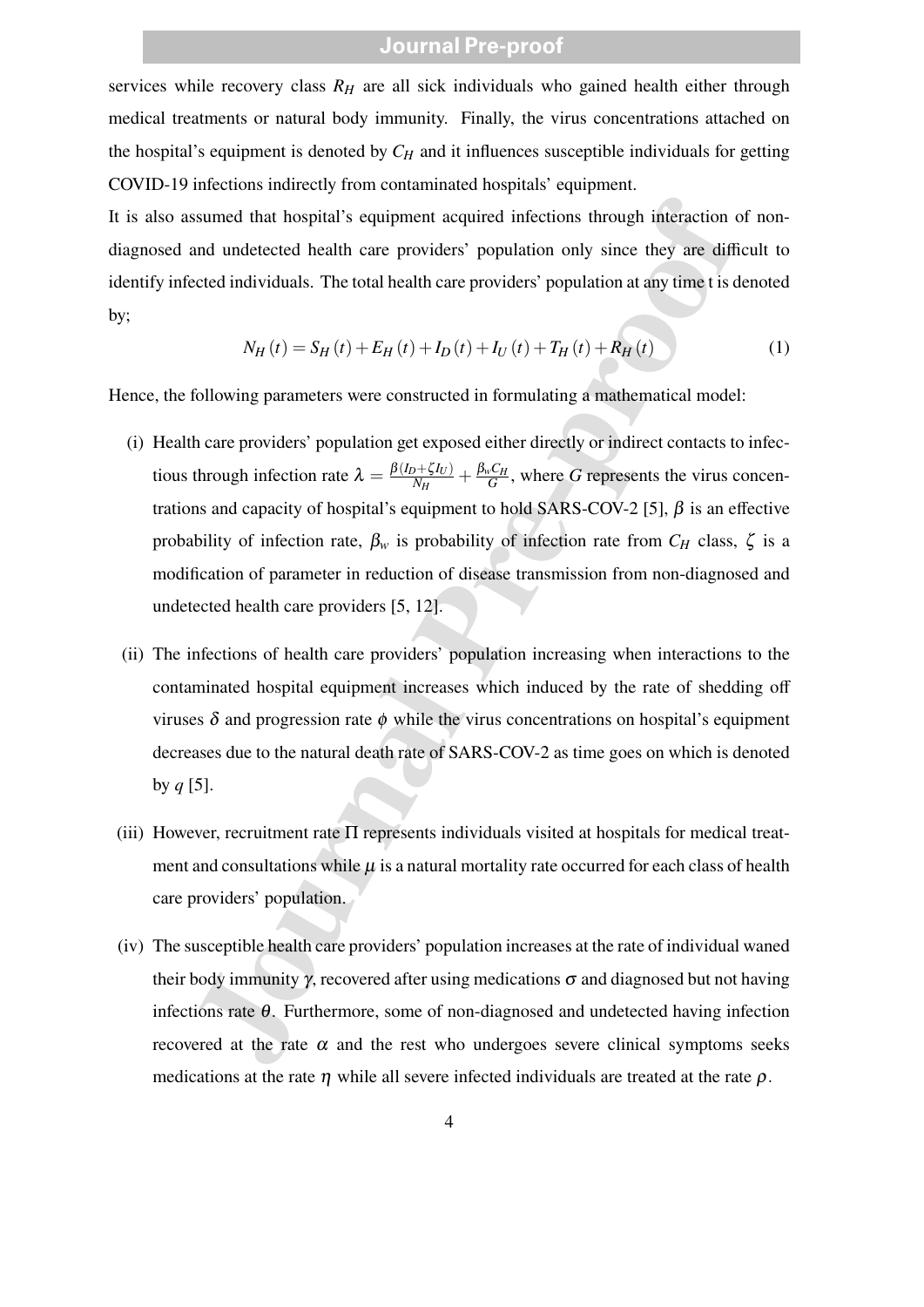- (v) The COVID-19 disease induced death rates  $\tau$  and  $v$  at diagnosed and detected, nondiagnosed and undetected classes respectively.
- (vi) The proportion rates of diagnosed and non-diagnosed with respect to exposed health care providers' population  $E_H$  is  $\varepsilon$  and  $1-\varepsilon$  respectively, while for those detected with COVID-19 infections seek treatments at the rate ω
- (vii) The virus concentrations in the hospital's equipment increases at a rate of shedding off  $\delta$ from *I<sup>U</sup>* while it decreases at decayed rate *q*

From the variables and parameters stated above, the transmission dynamics of the COVID-19 model were constructed as follows. Basing on the transmission dynamics of COVID-19 model



Figure 1: Transmission dynamics of COVID-19 model

in Figure 1, we generate the following non-linear ordinary differential equations of the model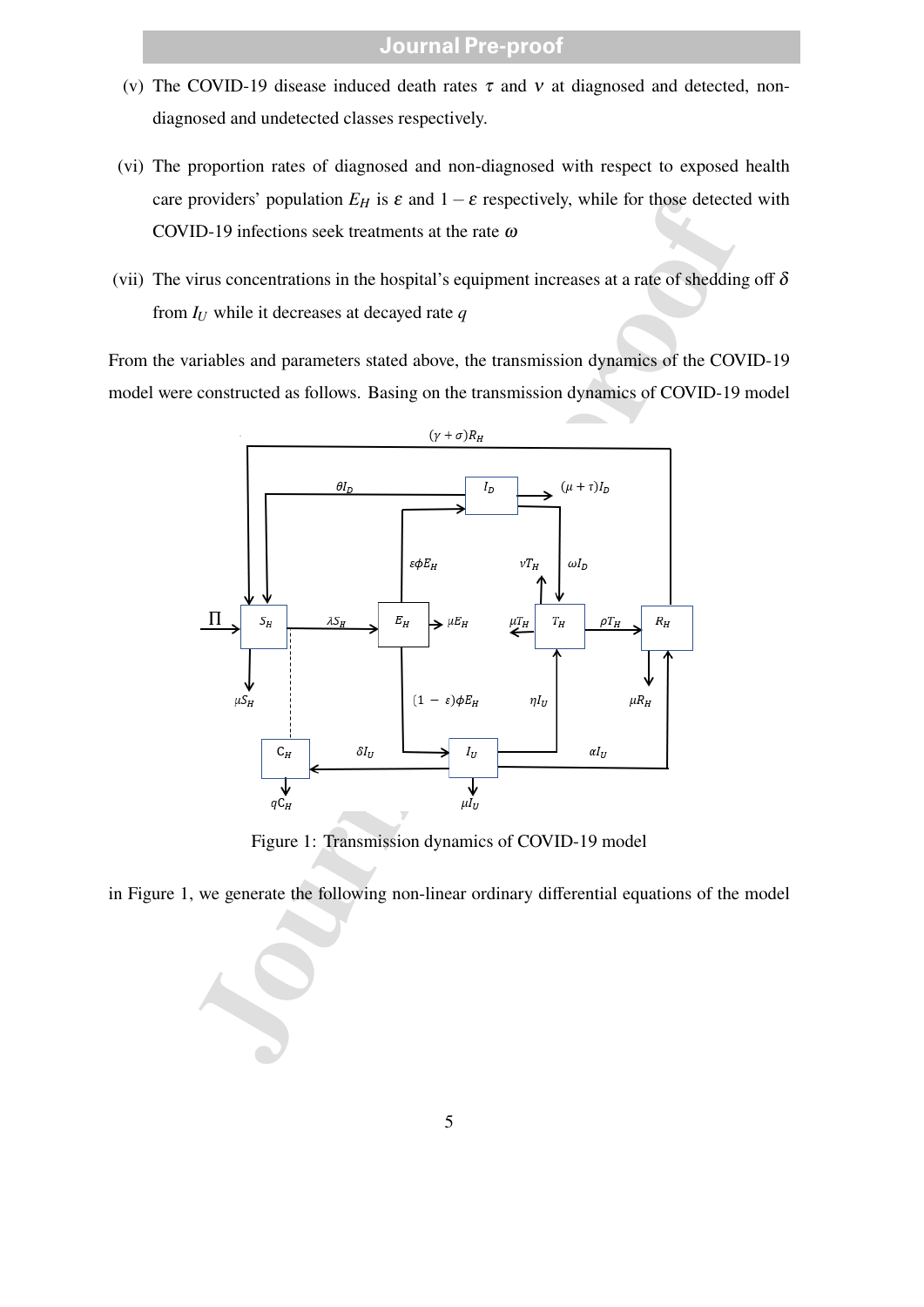system as:

$$
\begin{cases}\n\frac{dS_H}{dt} = \Pi + \theta I_D + (\gamma + \sigma) R_H - \lambda S_H - \mu S_H, \\
\frac{dE_H}{dt} = \lambda S_H - (\mu + \phi) E_H, \\
\frac{dI_D}{dt} = \varepsilon \phi E_H - (\theta + \mu + \tau + \omega) I_D, \\
\frac{dI_U}{dt} = (1 - \varepsilon) \phi E_H - (\mu + \eta + \alpha + \delta) I_U, \\
\frac{dE_H}{dt} = \omega I_D + \eta I_U - (\mu + \rho + \nu) T_H, \\
\frac{dR_H}{dt} = \alpha I_U + \rho T_H - (\gamma + \sigma + \mu) R_H,\n\end{cases}
$$
\ngative initial conditions we have:  
\n $E_H (0) \ge 0; I_D (0) \ge 0; I_U (0) \ge 0; T_H (0) \ge 0; R_H (0) \ge 0; C_H (0) \ge 0;$   
\n**ness of solution**  
\naction, the model system (2) is biologically well defined if all its solutions exist  
\nwithin the positive invariant region such that;  
\n $E_H(t), I_D(t), I_U(t), T_H(t), R_H(t)) \in R_+^6 : 0 \le N_H(t) \le \frac{\Pi}{\mu}, C_H(t) \in R_+ : 0 \le C$   
\nThe solution of model system (2) lying within  $R_+^7$  are uniformly bounded  
\ngion  $\Gamma$  for  $\forall t \ge 0$ .  
\n\nIndeed region be;  
\n $\Gamma = \{S_H(t), E_H(t), I_D(t), I_U(t), T_H(t), R_H(t), C_H(t) \} \in R_+^7$  for  $\forall t \ge 0$   
\nffrentiating equation (1) with respect to time t and substituting model system  
\nequation, we obtain;  
\n+  $\theta I_D + (\gamma + \sigma) R_H - \mu S_H - (\mu + \phi) E_H + \varepsilon \phi E_H - (\theta + \mu + \tau + \omega) I_D + (1 - \varepsilon) \phi$   
\n $-(\mu + \eta + \alpha + \delta) I_U + \omega I_D + \eta I_U - (\mu + \rho + \nu) T_H + \rho T_H + \alpha I_U - (\gamma + \mu + \sigma) I_D$   
\ng equation (3) and assuming that there is a well protections and control m  
\nthe alk  
\n $\alpha$ 

(2)

For non-negative initial conditions we have:

$$
S_H(0) > 0; E_H(0) \geq 0; I_D(0) \geq 0; I_U(0) \geq 0; T_H(0) \geq 0; R_H(0) \geq 0; C_H(0) \geq 0;
$$

#### **Boundedness of solution**

In this subsection, the model system (2) is biologically well defined if all its solutions exists and

is bounded within the positive invariant region such that;

 $\Gamma = \left\{ (S_H(t), E_H(t), I_D(t), I_U(t), T_H(t), R_H(t)) \in R_+^6 : 0 \le N_H(t) \le \frac{\Pi}{\mu} \right\}$  $\frac{\Pi}{\mu},\ C_H(t)\in R_+: 0\leqslant C_H(t)\leq \frac{\Pi\delta}{\mu q}$ µ*q*  $\mathcal{L}$ **Theorem 1** *The solution of model system* (2) lying within  $R_+^7$  *are uniformly bounded in the* 

*invariant region*  $\Gamma$  *for*  $\forall t \geq 0$ *.* 

#### **Proof**

Let the bounded region be;

$$
\Gamma = \{ S_H(t), E_H(t), I_D(t), I_U(t), T_H(t), R_H(t), C_H(t) \} \in R^7_+
$$
 for  $\forall t \ge 0$ 

Then, by differentiating equation (1) with respect to time t and substituting model system (2) of the first six equation, we obtain;

$$
\frac{dN_H}{dt} = \Pi + \theta I_D + (\gamma + \sigma) R_H - \mu S_H - (\mu + \phi) E_H + \varepsilon \phi E_H - (\theta + \mu + \tau + \omega) I_D + (1 - \varepsilon) \phi E_H
$$

$$
- (\mu + \eta + \alpha + \delta) I_U + \omega I_D + \eta I_U - (\mu + \rho + \nu) T_H + \rho T_H + \alpha I_U - (\gamma + \mu + \sigma) R_H \quad (3)
$$

Simplifying equation (3) and assuming that there is a well protections and control measures observed by health care providers' population, then no infections induced by COVID-19 disease. Thus, equation (3) becomes;

$$
\frac{dN_H}{dt} \leqslant \Pi - \mu N_H \tag{4}
$$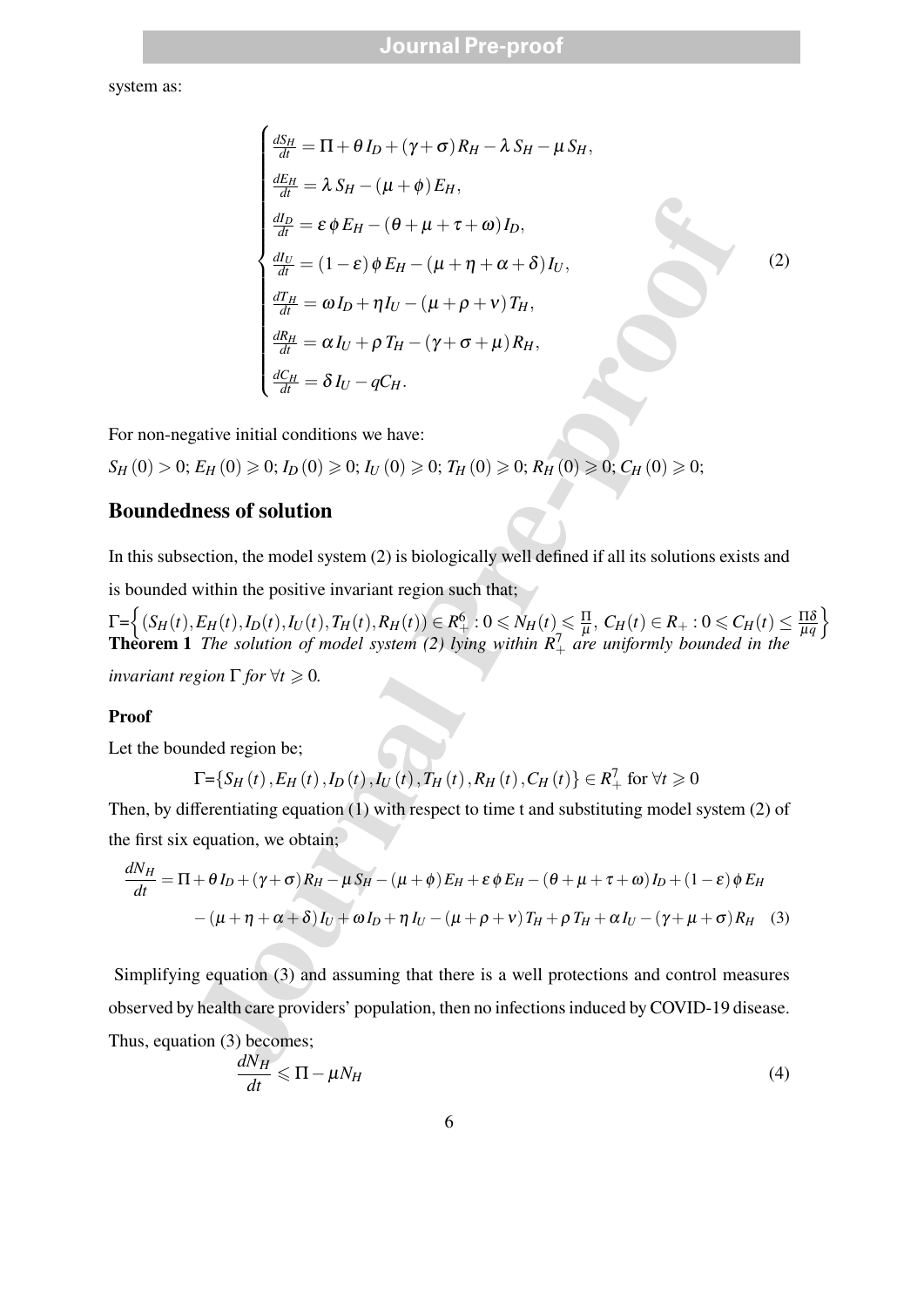It follows that solution of equation (6) is given as;

$$
N_H(t) \leq \frac{\Pi}{\mu} + \left(N_H(0) - \frac{\Pi}{\mu}\right) e^{-\mu t}
$$
\n(5)

Hence as  $t \rightarrow \infty$  in 5, we obtained;

$$
N_H(t) \leqslant \frac{\Pi}{\mu} \tag{6}
$$

From equation (6), the health care providers' population implies that  $\Gamma$  is positively invariant bounded region of solutions in  $R_+^6$  such that;

$$
\Gamma_{N_H} = \left\{ (S_H(t), E_H(t), I_D(t), I_U(t), T_H(t), R_H(t)) \in R_+^6 : 0 \le N_H(t) \le \frac{\Pi}{\mu} \right\}.
$$
 (7)

However, for the virus concentrations on hospital's equipment class, we have;

$$
\frac{dC_H}{dt} = \delta I_u - qC_H \tag{8}
$$

Since,  $I_U \leq \frac{\Pi}{\mu}$  $\frac{11}{\mu}$ , then equation 8 becomes,

$$
\frac{dC_H}{dt} \leqslant \delta I_u - qC_H \tag{9}
$$

By using the concept of Gronwall inequality in 9 as applied by [5], for  $0 \leq C_H(0) \leq \frac{\Pi \delta}{\mu q}$  $\frac{110}{\mu q}$ , we get;

$$
0 \leqslant C_H(t) \leqslant \frac{\Pi \delta}{\mu q} \tag{10}
$$

Hence, the virus concentrations in the hospital's equipment are also bounded in the invariant region positively such as:

$$
\Gamma_{C_H} = \left\{ C_H(t) \in R_+ : 0 \le C_H(t) \le \frac{\Pi \delta}{\mu q} \right\} \tag{11}
$$

Therefore, combining the solutions of 7 and 11, the model system (2) is epidemiologically well defined in the bounded invariant region  $\Gamma$ 

### **Model analysis**

In this section, we determine the equilibria points of the model equation, reproduction number, and analysis of the model.

The model 2 posses the following equilibria points:

(i) Disease free equilibrium point;

$$
N_H(t) \leq \frac{t_1}{\mu}
$$
  
ation (6), the health care providers' population implies that Γ is positively in  
region of solutions in  $R_+^6$  such that;  

$$
\Gamma_{N_H} = \left\{ (S_H(t), E_H(t), I_D(t), I_U(t), T_H(t), R_H(t)) \in R_+^6 : 0 \leq N_H(t) \leq \frac{\Pi}{\mu} \right\}.
$$
for the virus concentrations on hospital's equipment class, we have;  

$$
\frac{dC_H}{dt} = \delta I_u - qC_H
$$

$$
\leq \frac{\Pi}{\mu}
$$
, then equation 8 becomes,  

$$
\frac{dC_H}{dt} \leq \delta I_u - qC_H
$$
  
the concept of Gronwall inequality in 9 as applied by [5], for  $0 \leq C_H(0) \leq \frac{\Pi \delta}{\mu q}$ ,  

$$
0 \leq C_H(t) \leq \frac{\Pi \delta}{\mu q}
$$
  
e virus concentrations in the hospital's equipment are also bounded in the in  
sitively such as:  

$$
\Gamma_{C_H} = \left\{ C_H(t) \in R_+ : 0 \leq C_H(t) \leq \frac{\Pi \delta}{\mu q} \right\}
$$
, combining the solutions of 7 and 11, the model system (2) is epidemiological  
the bounded invariant region Γ  
**analysis**  
ation, we determine the equilibria points of the model equation, reproduction n  
sis of the model.  
21 2 possess the following equilibria points:  
e free equilibrium point;  

$$
E_0 (S_H^0, E_H^0, I_U^0, T_H^0, R_H^0, C_H^0) = (\frac{\Pi}{\mu}, 0, 0, 0, 0, 0, 0).
$$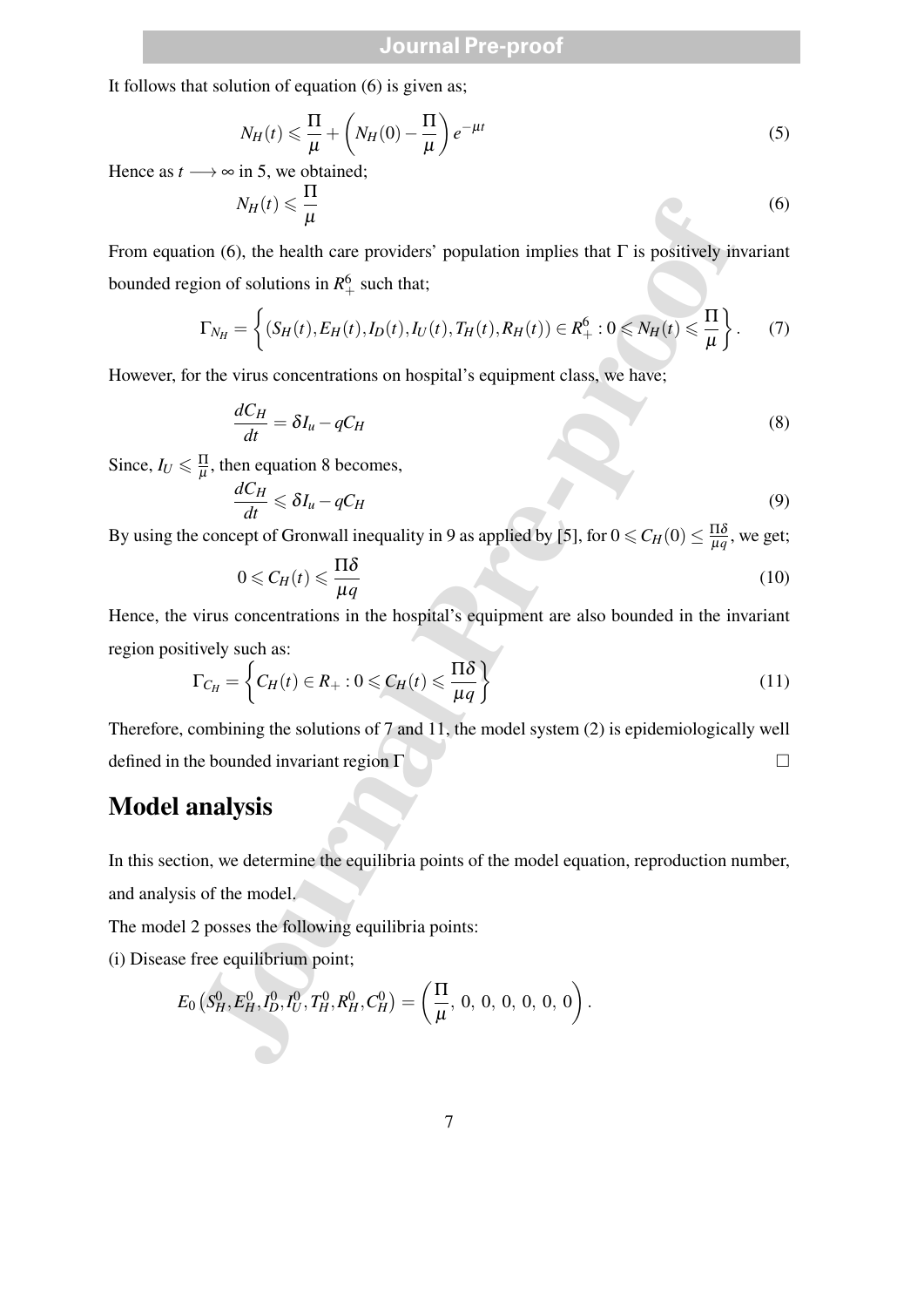(ii) Endemic equilibrium point  $E_*(S_H^*, E_H^*, I_D^*, I_U^*, T_H^*, R_H^*, C_H^*)$  of system (2) is expressed in terms

of *I*<sup>\*</sup><sub>*D*</sub> at steady state, Then we have;

$$
S_H^* = \frac{\pi(\mu + \eta + \alpha + \delta)(\gamma + \sigma + \mu)(\mu + \rho + \nu)\epsilon + Af_D^*}{(\mu + \eta + \alpha + \delta)(\gamma + \sigma + \mu)(\mu + \rho + \nu)\epsilon[(A_1 + A_2)I_D^* + \mu]},
$$
  
\n
$$
E_H^* = \frac{(0 + \mu + \tau + \omega)}{\epsilon \phi} I_D^*,
$$
  
\n
$$
I_U^* = \frac{(1 - \epsilon)(\theta + \mu + \tau + \omega)}{(\mu + \eta + \alpha + \delta)\omega + \eta(1 - \epsilon)(\theta + \mu + \tau + \omega)} I_D^*,
$$
  
\n
$$
T_H^* = \frac{(\mu + \eta + \alpha + \delta)\omega + \eta(1 - \epsilon)(\theta + \mu + \tau + \omega)}{(\mu + \delta + \nu)(\mu + \eta + \alpha + \delta)} I_D^*,
$$
  
\n
$$
R_H^* = \frac{\alpha(\mu + \rho + \nu)(1 - \epsilon)(\theta + \mu + \tau + \omega) + \epsilon \rho [\omega(\mu + \eta + \alpha + \delta) + \eta(1 - \epsilon)(\theta + \mu + \tau + \omega)]}{(\mu + \rho + \nu)(\mu + \eta + \alpha + \delta)(\gamma + \sigma + \mu)}
$$
  
\nwhere:  
\n
$$
A = (\mu + \eta + \alpha + \delta)(\gamma + \sigma + \mu)(\mu + \rho + \nu)\epsilon\theta
$$
  
\n
$$
+ (\gamma + \sigma)[\epsilon \rho \omega(\mu + \eta + \alpha + \delta) + (1 - \epsilon)(\theta + \mu + \tau + \omega)(\alpha(\mu + \rho + \nu) + \epsilon \rho \eta)],
$$
  
\n
$$
A_1 = \frac{\beta \epsilon(\mu + \eta + \alpha + \delta) + \beta_{\kappa} \zeta(1 - \epsilon)(\theta + \mu + \tau + \omega)}{\zeta(\mu + \eta + \alpha + \delta)(\zeta(\mu + \rho + \nu) + \epsilon \rho \eta)},
$$
  
\n
$$
A_1 = \frac{\beta \epsilon(\mu + \eta + \alpha + \delta) + \beta_{\kappa} \zeta(\zeta)}{\zeta(\mu + \eta + \alpha + \delta)\kappa \kappa}
$$
is the endemic equilibrium point of the system (2).  
\n**Basic reproduction number**  
\nThe basic reproduction number  
\nThe basic reproduction number is used by the researchers to determine whether the disease exists of clear  
\neivistic structure

where:

$$
A = (\mu + \eta + \alpha + \delta)(\gamma + \sigma + \mu)(\mu + \rho + \nu)\epsilon\theta
$$
  
+ (\gamma + \sigma) [\epsilon \rho \omega (\mu + \eta + \alpha + \delta) + (1 - \epsilon) (\theta + \mu + \tau + \omega) (\alpha (\mu + \rho + \nu) + \epsilon \rho \eta)],  
A\_1 = \frac{\beta \epsilon (\mu + \eta + \alpha + \delta) + \beta\_w \zeta (1 - \epsilon) (\theta + \mu + \tau + \omega)}{(\mu + \eta + \alpha + \delta)\epsilon N\_H}, \quad A\_2 = \frac{\beta\_w \delta (\theta + \mu + \tau + \omega)(1 - \epsilon)}{\delta (1 - \epsilon) (\theta + \mu + \tau + \omega) I\_D^\* + (\mu + \eta + \alpha + \delta)\epsilon q G}.  
Therefore,  $E_* = (S_H^*, E_H^*, I_U^*, T_H^*, R_H^*, C_H^*)$  is the endemic equilibrium point of the system (2).

#### **Basic reproduction number**

The basic reproduction number is used by the researchers to determine whether the disease exists or cleared out in the entirely community. The basic reproduction number is used by the researchers determine whether the disease it will either continue existing or dying out in the community. In this, model system (2), to compute the basic reproduction number, we used the approach as applied by [2, 13, 14]. Hence, generation of new infections is denoted by matrix *F* and matrix *V* represents the disease transfer among compartments determined at disease free equilibrium that are given as follows;

$$
F = \left[ \begin{array}{ccc} 0 & \beta & \beta \zeta \\ 0 & 0 & 0 \\ 0 & 0 & 0 \end{array} \right],
$$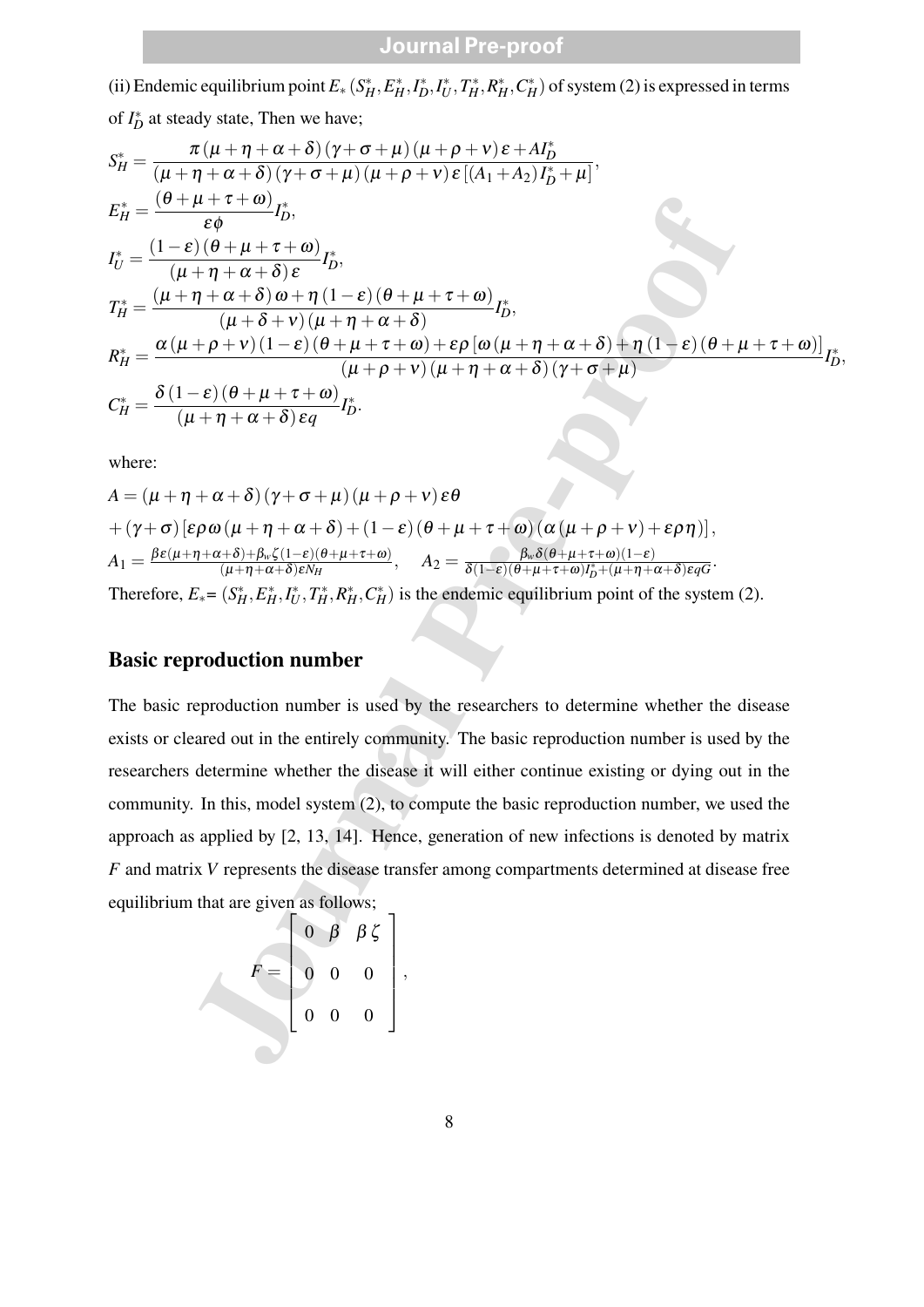and;

$$
V = \begin{bmatrix} \mu + \phi & 0 & 0 \\ -\varepsilon \phi & \theta + \mu + \tau + \omega & 0 \\ -(1 - \varepsilon)\phi & 0 & \mu + \eta + \alpha + \delta \end{bmatrix}
$$

Thus, basic reproduction number is the largest eigenvalue of the next generation matrix, in which after computation and further simplifications, we get:

$$
R_0 = \frac{\beta \phi \left(\varepsilon \left(\mu + \eta + \alpha + \delta\right) + \zeta \left(1 - \varepsilon\right) \left(\theta + \mu + \tau + \omega\right)\right)}{\left(\mu + \phi\right) \left(\theta + \mu + \tau + \omega\right) \left(\mu + \eta + \alpha + \delta\right)}.
$$
\n(12)

.

Biologically, the basic reproduction number  $R_0$  shows that new number of infected health care providers' population with COVID-19, it depends on  $\beta$  while keeping constants other parameter values:

If  $\beta < (\theta + \mu + \tau + \omega) (\mu + \eta + \alpha + \delta)$ , then  $R_0 < 1$  and health care providers' population and hospital equipments will be free from COVID-19 infections.

If  $\beta > (\theta + \mu + \tau + \omega) (\mu + \eta + \alpha + \delta)$ , then  $R_0 > 1$  and the disease will invade and spreads in health care providers' population which results to virus concentration on the hospital's equipment.

#### **Local stability for disease free equilibrium point**

 $\begin{bmatrix} -1-i & 0 & 0 & \mu + \eta + \alpha + \delta \\ 0 & 0 & \mu + \eta + \alpha + \delta \end{bmatrix}$ <br>
reproduction number is the largest eigenvalue of the next generation mat<br>
computation and further simplifications, we get:<br>  $R_0 = \frac{\beta \phi (\varepsilon (\mu + \eta + \alpha + \delta) + \zeta + \zeta) (\mu + \eta +$ To determine the local stability of disease free equilibrium point of the model system (2), we applied the linearisation techniques to formulate a Jacobian matrix with corresponding to disease free equilibrium point,  $E_0$ . However, in this study, we used the concept of Routh-Hurwitz criteria to prove local stability of the disease free equilibrium as applied in the work of [12, 16].

**Theorem 2** If  $R_0 < 1$ , then the disease free equilibrium point  $E_0$  of the model system (2) is *locally asymptotically stable, otherwise unstable.*

#### **Proof:**

We need to attest that the real part of the eigenvalues of the Jacobian Matrix J at disease free equilibrium point  $E_0$  has negative sings.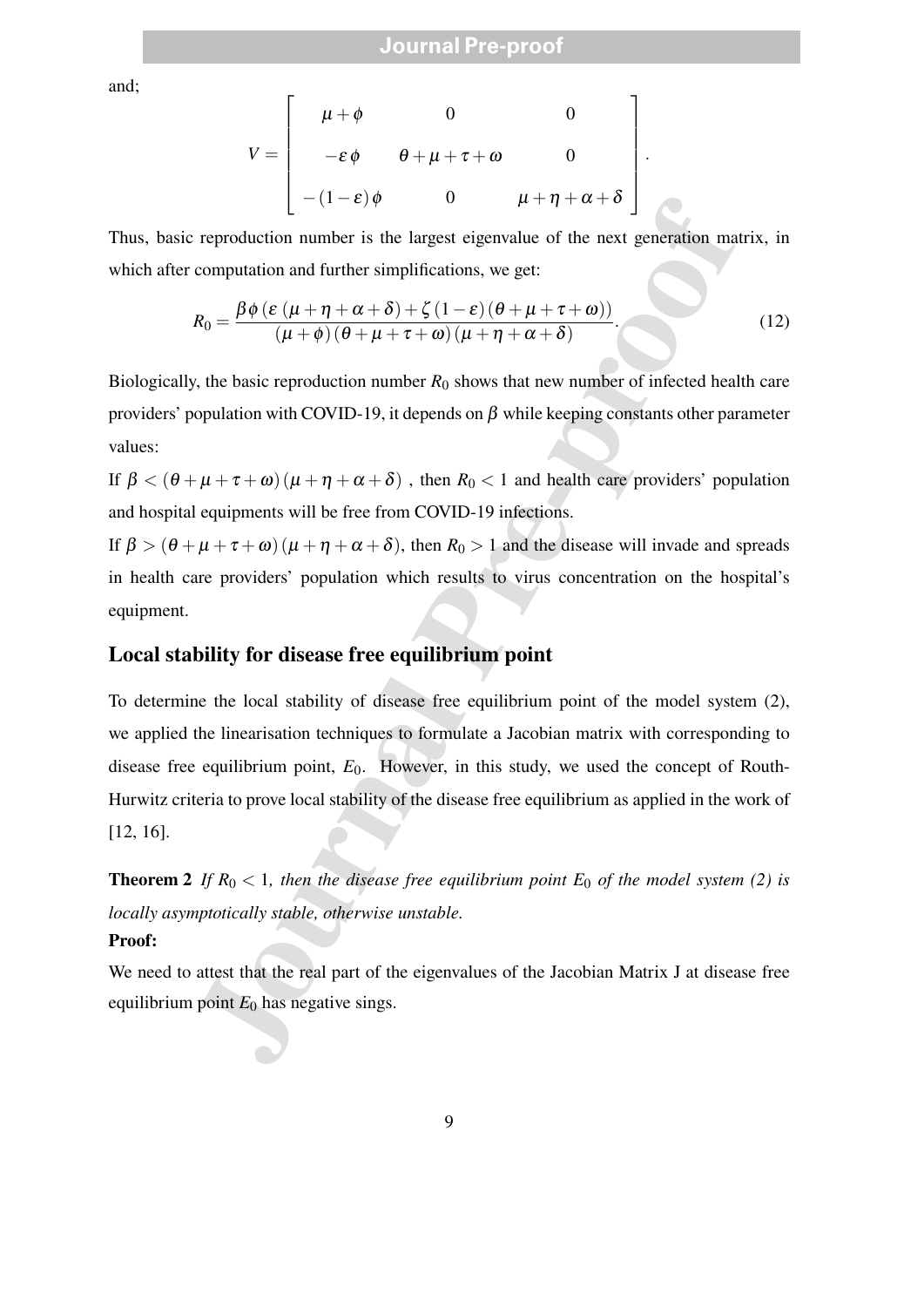Hence, we have a Jacobian matrix J at disease free equilibrium point  $E_0$  given as:

$$
J_{E_0} = \begin{bmatrix}\n-\mu & 0 & \theta - \beta & -\beta \zeta & 0 & \gamma + \sigma & -\frac{\beta \pi}{\mu G} \\
0 & -\mu - \phi & \beta & \beta \zeta & 0 & 0 & \frac{\beta \pi}{\mu G} \\
0 & \varepsilon \phi & -\theta - \mu - \tau - \omega & 0 & 0 & 0 & 0 \\
0 & (1 - \varepsilon) \phi & 0 & -\mu - \eta - \alpha - \delta & 0 & 0 \\
0 & 0 & \omega & \eta & -\mu - \rho - \nu & 0 & 0 \\
0 & 0 & 0 & \alpha & \rho & -\gamma - \mu - \sigma & 0 \\
0 & 0 & 0 & \delta & 0 & 0 & -q\n\end{bmatrix}
$$
\nFrom matrix (11), we obtained the real parts of eigenvalues with negative sign as follows:  
\n $\lambda_1 = -\mu, \lambda_2 = -(\mu + \gamma + \sigma), \lambda_3 = -(\mu + \rho + \nu).$   
\nAlso, the remaining eigenvalues are determined by using matrix block reductions as applied in [10, 15].  
\nHowever, after cancellations of the first, fifth and sixth rows and columns respectively, the matrix (14), reduced to a 4 × 4 matrix. Thus, the reduced Jacobian matrix  $J_{E_0}$  is given by:  
\n
$$
J_{E_0^1} = \begin{bmatrix}\n-\mu - \phi & \beta & \beta \zeta & \frac{\beta \pi}{\mu G} \\
\varepsilon \phi & -\theta - \mu - \tau - \omega & 0 & 0 \\
0 & 0 & \delta & -q\n\end{bmatrix}.
$$
  
\nNow to obtain the eigenvalues of matrix (14), we determine its determinant as follows:  
\n
$$
-(\phi + \mu) - \lambda & \beta & \beta \zeta & \frac{\beta \pi}{\mu G} \\
\varepsilon \phi & -(\theta + \mu + \tau + \omega) - \lambda & 0 & 0 \\
(1 - \varepsilon) \phi & 0 & -(\mu + \eta + \alpha + \delta) - \lambda & 0 \\
(1 - \varepsilon) \phi & 0 & 0 & \delta & -q - \lambda\n\end{bmatrix} = 0.
$$
 (15)  
\nHence, characteristic equation  $J_{E_0^1}$  is a fourth order of degree polynomial which is written by;  
\n
$$
P(\lambda) = \lambda^4 + \lambda \lambda^3 + B\lambda^2 + C\lambda + D,
$$

From matrix (11), we obtained the real parts of eigenvalues with negative sign as follows:  $\lambda_1 = -\mu, \lambda_2 = -(\mu + \gamma + \sigma), \lambda_3 = -(\mu + \rho + \nu).$ 

Also, the remaining eigenvalues are determined by using matrix block reductions as applied in [10, 15].

However, after cancellations of the first, fifth and sixth rows and columns respectively, the matrix (14), reduced to a  $4 \times 4$  matrix. Thus, the reduced Jacobian matrix  $J_{E_0^1}$  is given by;

$$
J_{E_0^1} = \begin{bmatrix} -\mu - \phi & \beta & \beta \zeta & \frac{\beta_w \Pi}{\mu G} \\ \varepsilon \phi & -\theta - \mu - \tau - \omega & 0 & 0 \\ (1 - \varepsilon) \phi & 0 & -\mu - \eta - \alpha - \delta & 0 \\ 0 & 0 & \delta & -q \end{bmatrix} .
$$
 (14)

Now to obtain the eigenvalues of matrix (14), we determine its determinant as follows:

$$
\begin{vmatrix}\n-(\phi + \mu) - \lambda & \beta & \beta \zeta & \frac{\Pi \beta_w}{\mu G} \\
\epsilon \phi & -(\theta + \mu + \tau + \omega) - \lambda & 0 & 0 \\
(1 - \varepsilon) \phi & 0 & -(\mu + \eta + \alpha + \delta) - \lambda & 0 \\
0 & 0 & \delta & -q - \lambda\n\end{vmatrix} = 0.
$$
 (15)

Hence, characteristic equation  $J_{E_0^1}$  is a fourth order of degree polynomial which is written by;

$$
P(\lambda) = \lambda^4 + A\lambda^3 + B\lambda^2 + C\lambda + D,\tag{16}
$$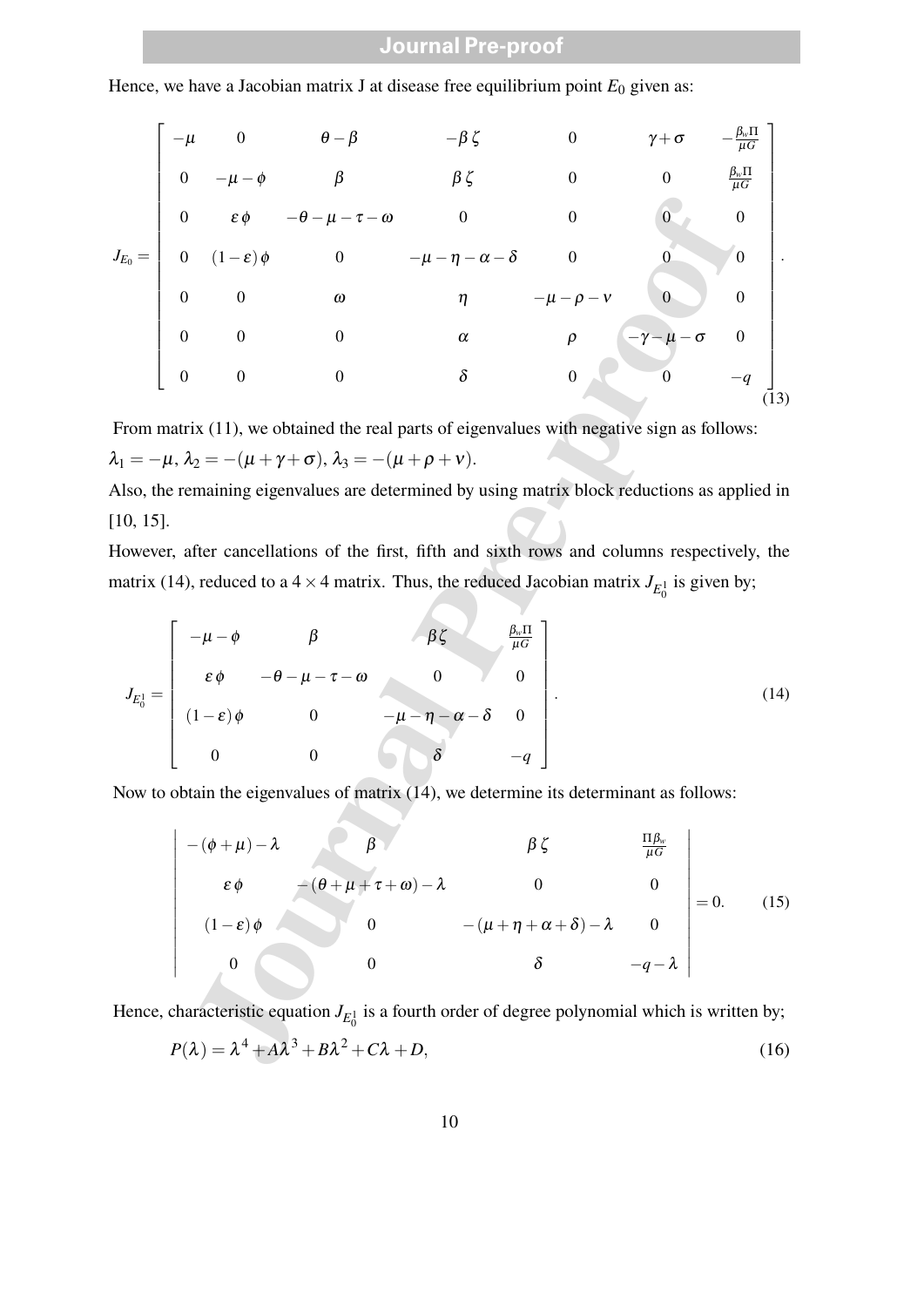where,

$$
A = a_1 + a_2 + a_3 + a_4,
$$

$$
B = \beta \varepsilon \phi \zeta - \beta \phi (\zeta + \varepsilon) + a_2 a_1 + a_3 a_1 + a_4 a_1 + a_3 a_2 + a_4 a_2 + a_4 a_3,
$$

Then  $B > 0$  if;  $\beta \varepsilon \phi \zeta + a_2 a_1 + a_3 a_1 + a_4 a_1 + a_3 a_2 + a_4 a_2 + a_4 a_3 > \beta \phi (\zeta + \varepsilon)$ .

$$
C = a_1 a_2 a_3 - a_1 a_2 a_3 R_0 - \beta \phi \zeta a_4 + a_1 a_2 a_4 + a_1 a_3 a_4 + a_2 a_3 a_4 - \frac{\Pi \delta \phi \beta_w a_2 (1 - \varepsilon)}{\mu G},
$$

Then  $C > 0$  if;  $a_1 a_2 a_3 + a_1 a_2 a_4 + a_1 a_3 a_4 + a_2 a_3 a_4 > a_1 a_2 a_3 R_0 + \beta \phi \zeta a_4 + \frac{\Pi \delta \phi \beta_w a_2 (1-\epsilon)}{\mu G}$ .

,

$$
D = a_1 a_2 a_3 a_4 - a_1 a_2 a_3 R_0 - \frac{\Pi \delta \phi \beta_w a_2 (1 - \varepsilon)}{\mu G}
$$

Then *D* > 0 if;  $a_1a_2a_3a_4 > a_1a_2a_3R_0 + \frac{\Pi \delta \phi \beta_w a_2(1-\epsilon)}{\mu G}$ . Since  $A, B, C, D > 0$ ; then we need to determine the necessary conditions for  $AB - C$  and

 $ABC - C^2 - A^2D$  to be greater than zero.

Consider *AB*−*C*, then;

$$
AB - C = \beta \varepsilon \phi \zeta (a_1 + a_3 + a_4) + a_1^2 a_2 + a_1^2 a_3 + a_1^2 a_4 + a_1 a_2^2 + 2a_1 a_4 (a_2 + a_3)
$$
  
+ 2a\_2 a\_3 (a\_1 + a\_4) + a\_1 a\_3^2 + a\_1 a\_4^2 + a\_2^2 a\_3 + a\_2^2 a\_4 + a\_2 a\_3^2 + a\_2 a\_4^2 + a\_3^2 a\_4  
+ a\_3 a\_4^2 - \beta \varepsilon \phi (a\_1 + a\_2 + a\_4) - \beta \phi \zeta (a\_1 + a\_3),

Hence,  $AB - C > 0$  if;

$$
\beta \varepsilon \phi \zeta (a_1 + a_3 + a_4) + a_1^2 a_2 + a_1^2 a_3 + a_1^2 a_4 + a_1 a_2^2 + 2 a_1 a_4 (a_2 + a_3)
$$
  
+ 2a\_2 a\_3 (a\_1 + a\_4) + a\_1 a\_3^2 + a\_1 a\_4^2 + a\_2^2 a\_3 + a\_2^2 a\_4 + a\_2 a\_3^2 + a\_2 a\_4^2 + a\_3^2 a\_4  
+ a\_3 a\_4^2 > \beta \varepsilon \phi (a\_1 + a\_2 + a\_4) + \beta \phi \zeta (a\_1 + a\_3).

Meanwhile;

C = a<sub>1</sub>a<sub>2</sub>a<sub>3</sub> - a<sub>1</sub>a<sub>2</sub>a<sub>3</sub>R<sub>0</sub> - βφζ a<sub>4</sub> + a<sub>1</sub>a<sub>2</sub>a<sub>4</sub> + a<sub>1</sub>a<sub>3</sub>a<sub>4</sub> + a<sub>2</sub>a<sub>3</sub>a<sub>4</sub> - 
$$
\frac{\Pi \delta \phi \beta_w a_2 (1 - \varepsilon)}{\mu G}
$$
,  
\nThen C > 0 if; a<sub>1</sub>a<sub>2</sub>a<sub>3</sub> + a<sub>1</sub>a<sub>2</sub>a<sub>4</sub> + a<sub>1</sub>a<sub>3</sub>a<sub>4</sub> + a<sub>2</sub>a<sub>3</sub>a<sub>4</sub> > a<sub>1</sub>a<sub>2</sub>a<sub>3</sub>R<sub>0</sub> + βφζ a<sub>4</sub> +  $\frac{\Pi \delta \phi \beta_w a_2 (1 - \varepsilon)}{\mu G}$ .  
\nD = a<sub>1</sub>a<sub>2</sub>a<sub>3</sub>a<sub>4</sub> - a<sub>1</sub>a<sub>2</sub>a<sub>3</sub>R<sub>0</sub> +  $\frac{\Pi \delta \phi \beta_w a_2 (1 - \varepsilon)}{\mu G}$ .  
\nThen D > 0 if, a<sub>1</sub>a<sub>2</sub>a<sub>3</sub>a<sub>4</sub> > a<sub>1</sub>a<sub>2</sub>a<sub>3</sub>R<sub>0</sub> +  $\frac{\Pi \delta \phi \beta_w a_2 (1 - \varepsilon)}{\mu G}$ .  
\nSince A, B, C, D > 0; then we need to determine the necessary conditions for AB – C and  
\nABC – C<sup>2</sup> – A<sup>2</sup>D to be greater than zero.  
\nConsider AB – C = βεφζ (a<sub>1</sub> + a<sub>3</sub> + a<sub>4</sub>) + a<sub>1</sub>a<sub>2</sub><sup>2</sup> + a<sub>1</sub>a<sub>3</sub><sup>2</sup> + a<sub>1</sub>a<sub>4</sub><sup>2</sup> + a<sub>2</sub>a<sub>4</sub> + a<sub>1</sub>a<sub>2</sub><sup>2</sup> + a<sub>2</sub>a<sub>4</sub><sup>2</sup> + a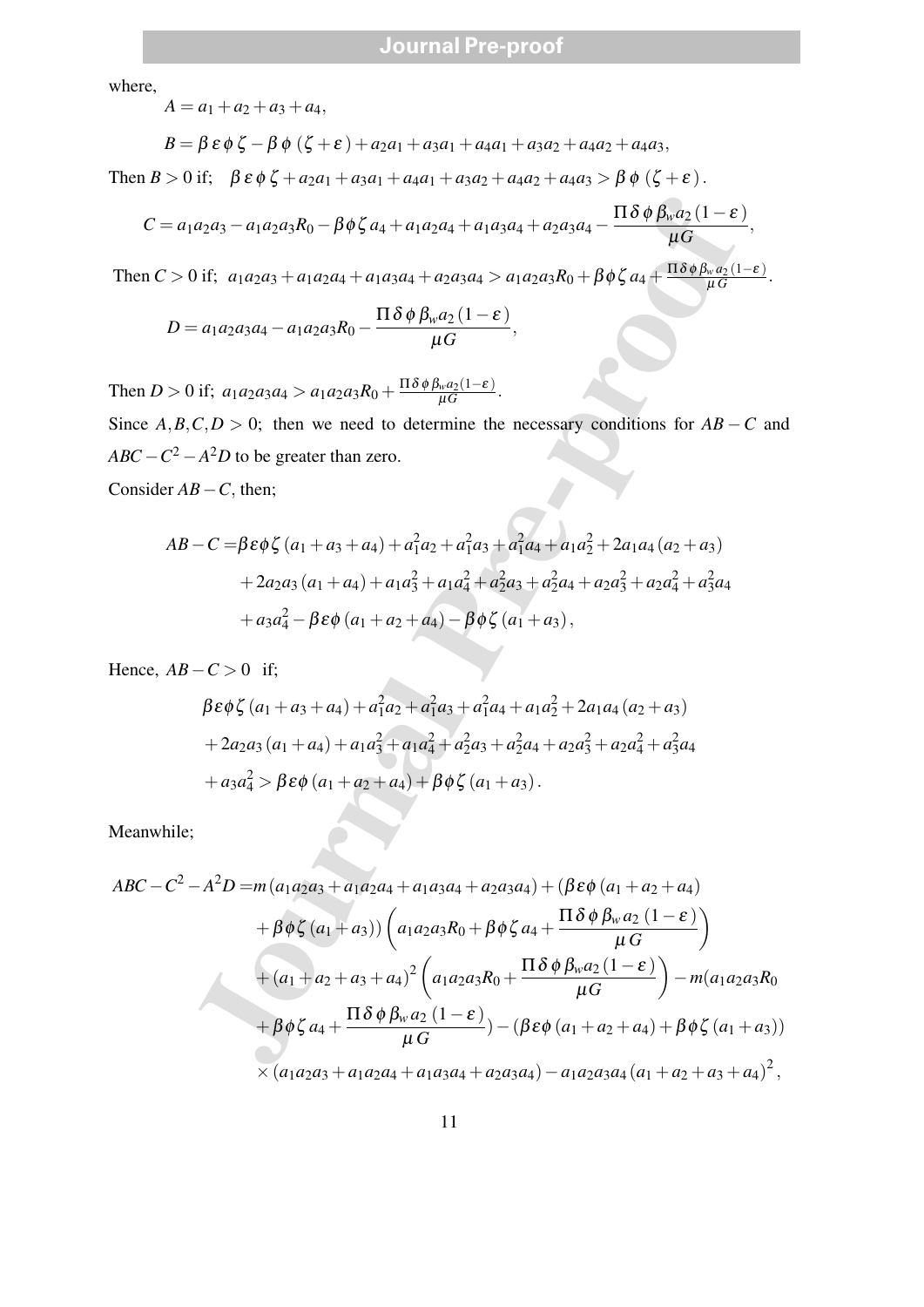So  $ABC - C^2 - A^2D$  is to be greater than zero if;

$$
m(a_1a_2a_3 + a_1a_2a_4 + a_1a_3a_4 + a_2a_3a_4) + (\beta \epsilon \phi (a_1 + a_2 + a_4)
$$
  
+  $\beta \phi \zeta (a_1 + a_3)$  )  $\left( a_1a_2a_3R_0 + \beta \phi \zeta a_4 + \frac{\Pi \delta \phi \beta_w a_2 (1 - \epsilon)}{\mu G} \right)$   
+  $(a_1 + a_2 + a_3 + a_4)^2 \left( a_1a_2a_3R_0 + \frac{\Pi \delta \phi \beta_w a_2 (1 - \epsilon)}{\mu G} \right)$  >  $m(a_1a_2a_3R_0$   
+  $\beta \phi \zeta a_4 + \frac{\Pi \delta \phi \beta_w a_2 (1 - \epsilon)}{\mu G}$  ) +  $(\beta \epsilon \phi (a_1 + a_2 + a_4) + \beta \phi \zeta (a_1 + a_3))$   
  $\times (a_1a_2a_3 + a_1a_2a_4 + a_1a_3a_4 + a_2a_3a_4) + a_1a_2a_3a_4 (a_1 + a_2 + a_3 + a_4)^2$ .  
=  $\phi + \mu$ ,  $a_2 = \theta + \mu + \tau + \omega$ ,  $a_3 = \mu + \eta + \alpha + \delta$ ,  $a_4 = q$ ,  
 $(a_1 + a_3 + a_4) + a_1^2a_2 + a_1^2a_3 + a_1^2a_4 + a_1a_2^2 + 2a_1a_4 (a_2 + a_3) + 2a_2a_3 (a_1 + a_1a_4^2 + a_2^2a_4 + a_2a_4^2 + a_2^2a_4 + a_3a_4^2$ .  
envalues of matrix (14) have negatives real parts, and the necessary and su  
for Routh-Hurwitz criteria are met.  
the stability of disease-free equilibrium point,  $E_0$  is locally asymptotically  
 $R_0 < 1$ , otherwise unstable.  
**tability of disease free equilibrium point.**  $E_0$  is locally asymptotically stable whenever  
free equilibrium point  $E_0$ , otherwise it is unstable within invariant region  $\Gamma$ .  
the global stability of disease free equilibrium (2) as:  
 $\begin{cases} \frac{dY_1}{dt} = A_1 (Y_$ 

where,  $a_1 = \phi + \mu$ ,  $a_2 = \theta + \mu + \tau + \omega$ ,  $a_3 = \mu + \eta + \alpha + \delta$ ,  $a_4 = q$ ,  $m = \beta \varepsilon \phi \zeta (a_1 + a_3 + a_4) + a_1^2 a_2 + a_1^2 a_3 + a_1^2 a_4 + a_1 a_2^2 + 2 a_1 a_4 (a_2 + a_3) + 2 a_2 a_3 (a_1 + a_4)$  $+a_1a_3^2 + a_1a_4^2 + a_2^2a_3 + a_2^2a_4 + a_2a_3^2 + a_2a_4^2 + a_3^2a_4 + a_3a_4^2.$ 

Since, eigenvalues of matrix (14) have negatives real parts, and the necessary and sufficient conditions for Routh-Hurwitz criteria are met.

Therefore, the stability of disease-free equilibrium point,  $E_0$  is locally asymptotically stable whenever,  $R_0 < 1$ , otherwise unstable.

#### **Global stability of disease free equilibrium point**

**Theorem 3** *The model system (2) is said to be globally asymptotically stable whenever*  $R_0 < 1$ *at disease free equilibrium point E*<sup>0</sup> *, otherwise it is unstable within invariant region* Γ*.*

To examine the global stability of disease free equilibrium point *E*0, we use the method done by [17, 18]. Hence, we rewrite our model system  $(2)$  as:

$$
\begin{cases}\n\frac{dY_1}{dt} = A_1 (Y_1 - Y_1^*) + AY_2 \\
\frac{dY_2}{dt} = A_2 Y_2.\n\end{cases}
$$
\n(17)

where,

 $Y_1$  = uninfected classes of the model equation (2)

 $Y_2$ = infected classes of the model equation (2)

 $Y_1^*$  = represents disease free equilibrium point  $E_0$  of uninfected classes of model equation (2) We define,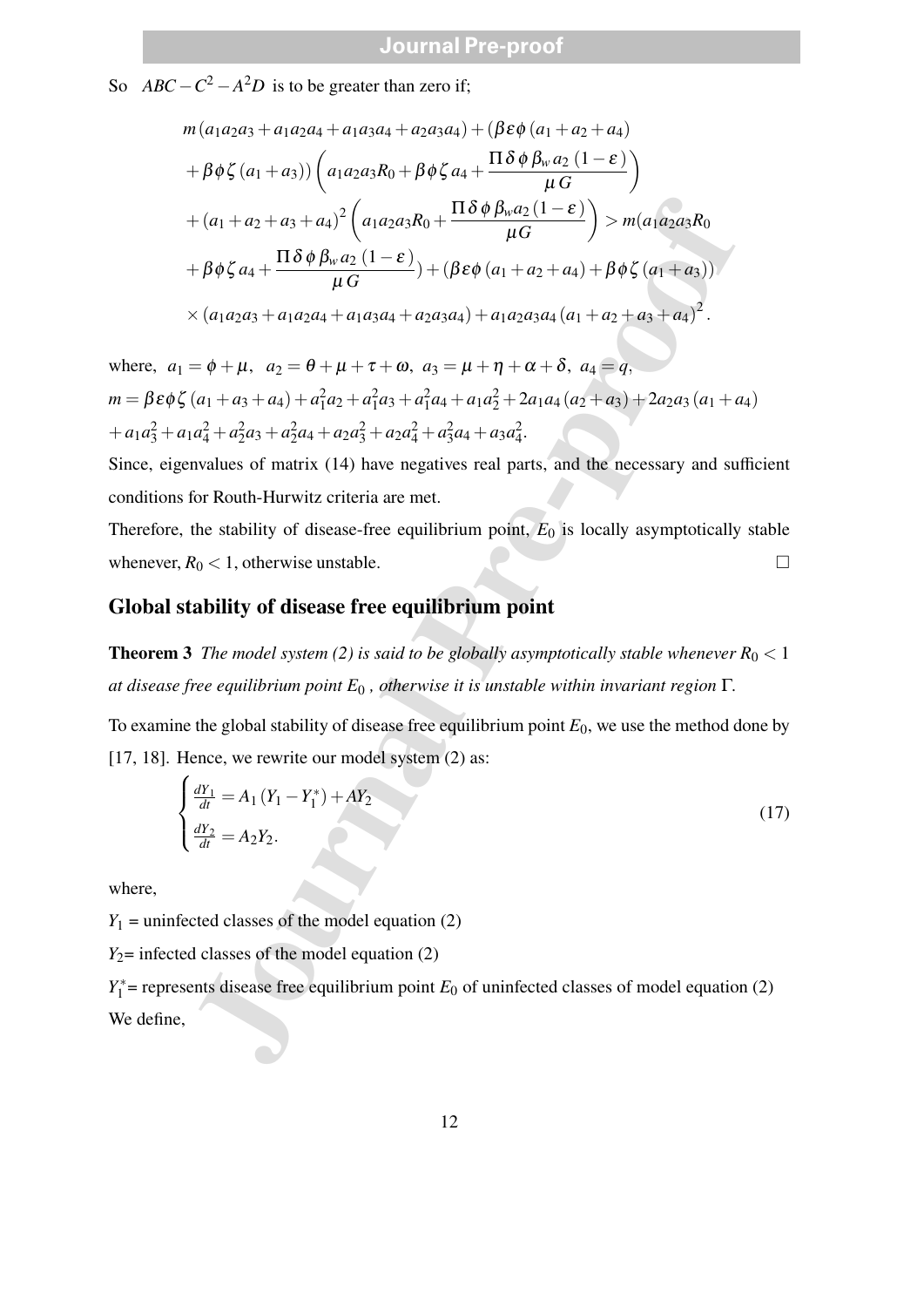$$
Y_1^* = (\frac{\pi}{\mu}, 0, 0)^T
$$
  
\n
$$
Y_1 = \begin{cases} \n\Pi + \theta I_D + (\gamma + \sigma) R_H - (\frac{\beta(\zeta I_U + I_D)}{N_H} + \frac{\beta_u C_H}{G}) S_H - \mu S_H \\
\alpha I_U + \rho T_H - (\gamma + \mu + \sigma) R_H, \\
\alpha I_U + \rho T_H - (\gamma + \mu + \sigma) R_H,\n\end{cases}
$$
  
\n
$$
Y_2 = \begin{cases} \n\left(\frac{\beta(\zeta I_U + I_D)}{N_H} + \frac{\beta_u C_H}{G}\right) S_H - (\mu + \phi) E_H \\
\epsilon \phi E_H - (\theta + \mu + \tau + \omega) I_D \\
\delta I_U - q C_H.\n\end{cases}
$$
 (18)  
\n
$$
\delta I_U - q C_H.
$$
  
\ntheorem 2 is epidemiologically well posed if the following conditions holds the global  
\nof disease free equilibrium points  $E_0$ :  
\n1 must be a matrix with real negative eigenvalues on the main diagonal.  
\n2 must be a Metzler matrix (off diagonal matrix must have non-negative element).  
\nquation (17) and (18), we obtained the following results:  
\n
$$
A_1 = \begin{pmatrix} -\mu & 0 & \gamma + \sigma \\
0 & -\mu - \rho - \nu & 0 \\
0 & \rho & -\gamma - \mu - \sigma\n\end{pmatrix}
$$
 (19)  
\n
$$
A = \begin{pmatrix} -\mu & 0 & \rho - \beta & 0 & \gamma + \sigma & -\frac{\beta_u \pi}{\mu G} \\
0 & 0 & \eta & -\mu - \rho - \nu & 0 & 0 \\
0 & 0 & \alpha & \rho & -\gamma - \mu - \sigma & 0\n\end{pmatrix}
$$
 (20)

Thus, theorem 2 is epidemiologically well posed if the following conditions holds the global stability of disease free equilibrium points *E*0:

- i. *A*<sup>1</sup> must be a matrix with real negative eigenvalues on the main diagonal.
- ii. *A*<sup>2</sup> must be a Metzler matrix (off diagonal matrix must have non-negative element).

Using equation (17)and (18), we obtained the following results:

$$
A_1 = \begin{pmatrix} -\mu & 0 & \gamma + \sigma \\ 0 & -\mu - \rho - \nu & 0 \\ 0 & \rho & -\gamma - \mu - \sigma \end{pmatrix}
$$
(19)

$$
A = \begin{pmatrix} -\mu & 0 & \theta - \beta & -\beta \zeta & 0 & \gamma + \sigma & -\frac{\beta_w \Pi}{\mu G} \\ 0 & 0 & \omega & \eta & -\mu - \rho - v & 0 & 0 \\ 0 & 0 & 0 & \alpha & \rho & -\gamma - \mu - \sigma & 0 \end{pmatrix}
$$
(20)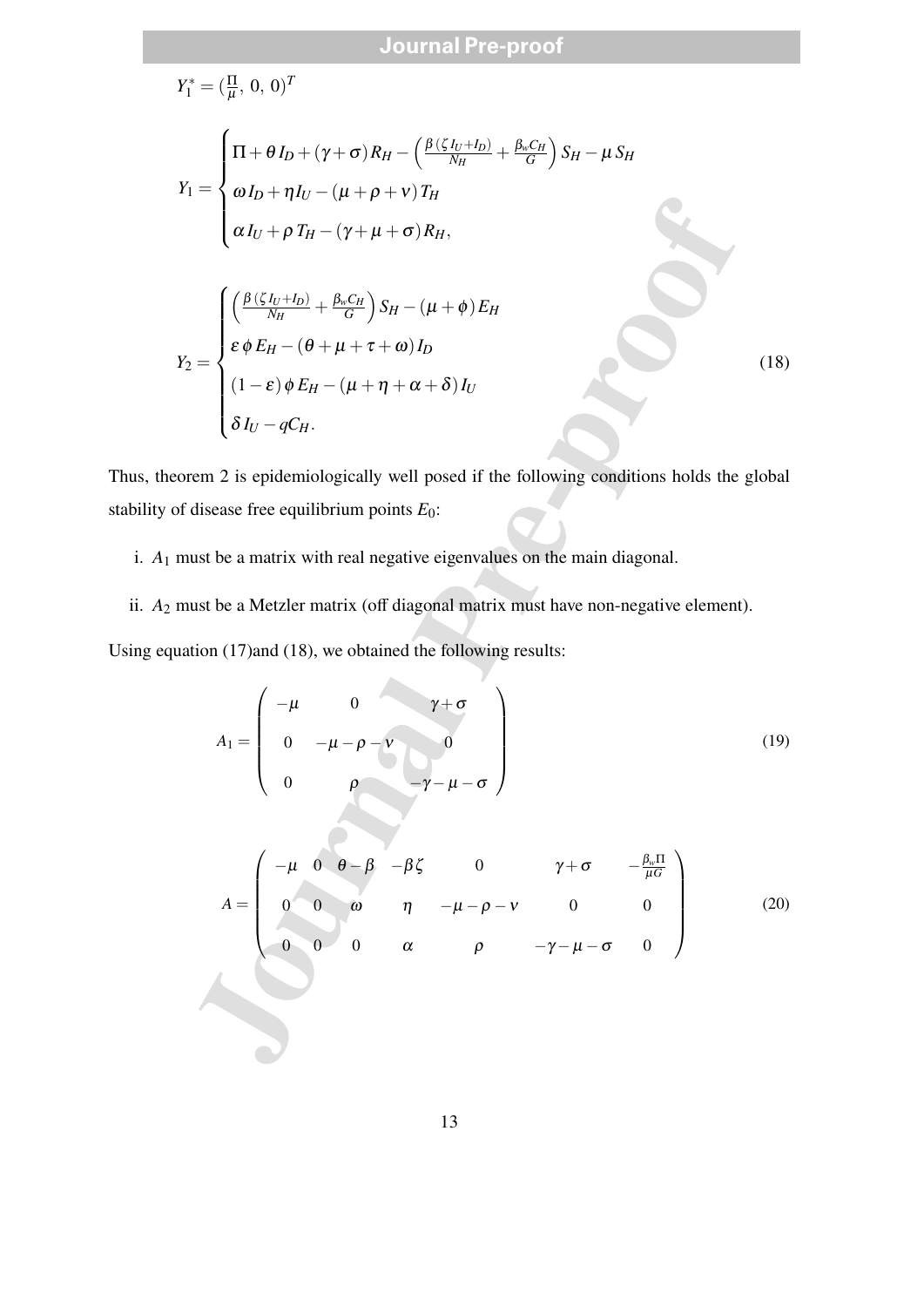$$
A_2 = \begin{pmatrix} -\mu - \phi & \beta & \beta \zeta & \frac{\beta_w \Pi}{\mu G} \\ \varepsilon \phi & -\theta - \mu - \tau - \omega & 0 & 0 \\ (1 - \varepsilon)\phi & 0 & -\mu - \eta - \alpha - \delta & 0 \\ 0 & 0 & \delta & -q \end{pmatrix}
$$
(21)

Since matrix  $A_1$  and  $A_2$  satisfies the necessary conditions (i) and (ii) respectively, we conclude that model system  $(2)$  at disease free equilibrium points  $E_0$  is globally asymptotically stable which makes epidemiologically meaningful in the invariant region Γ.

#### **Global stability analysis of endemic equilibrium point.**

 $\alpha$ <br>  $\alpha$ <br>  $\alpha$  (1-e)  $\phi$  0  $-\mu - \eta - \alpha - \delta$  0<br>  $\alpha$  is  $A_1$  and  $A_2$  satisfies the necessary conditions (i) and (ii) respectively, we co<br>
system (2) at discase free equilibrium points  $E_0$  is globally asymptotically<br>
a In this paper, the global stability of the endemic equilibrium point *E*<sup>∗</sup> is determined by using the Lyapunov function as applied by Ngalya and Kuznetsov [19]. Therefore, to obtain global stability  $E_{\ast}$ , we need to prove that Lyapunov function L is globally asymptotically stable contained in the invariant region Γ.

**Theorem 4** *If*  $R_0 \geq 1$ *, then endemic equilibrium point*  $E_*$  *of the model system (2) is globally asymptotically stable defined in the invariant region* Γ *otherwise unstable.*

#### **Proof:**

Using the Lyapunov function L, we prove that endemic equilibrium points  $E_*$  is globally asymptotically stable if  $R_0 \geq 1$ .

Thus, we define the following Lyapunov function L as:

$$
L = \sum_{i=1}^{7} M_i (X_i - X_i^* ln X_i)
$$
 (22)

where,

 $M_i$ = carefully chosen constants

 $X_i^*$  = represents HCPs at endemic equilibrium points

 $X_i$ =represents HCPs compartments  $(S_H, E_H, I_D, I_U, T_H, R_H, C_H)$ 

From  $(22)$ , we generate the following equation:

$$
L = M_1(S_H - S_H^* ln S_H) + M_2(E_H - E_H^* ln E_H) + M_3(I_D - I_D^* ln I_D) + M_4(I_U - I_U^* ln I_U)
$$
  
+ 
$$
M_5(T_H - T_H^* ln T_H) + M_6(R_H - R_H^* ln R_H) + M_7(C_H - C_H^* ln C_H)
$$
 (23)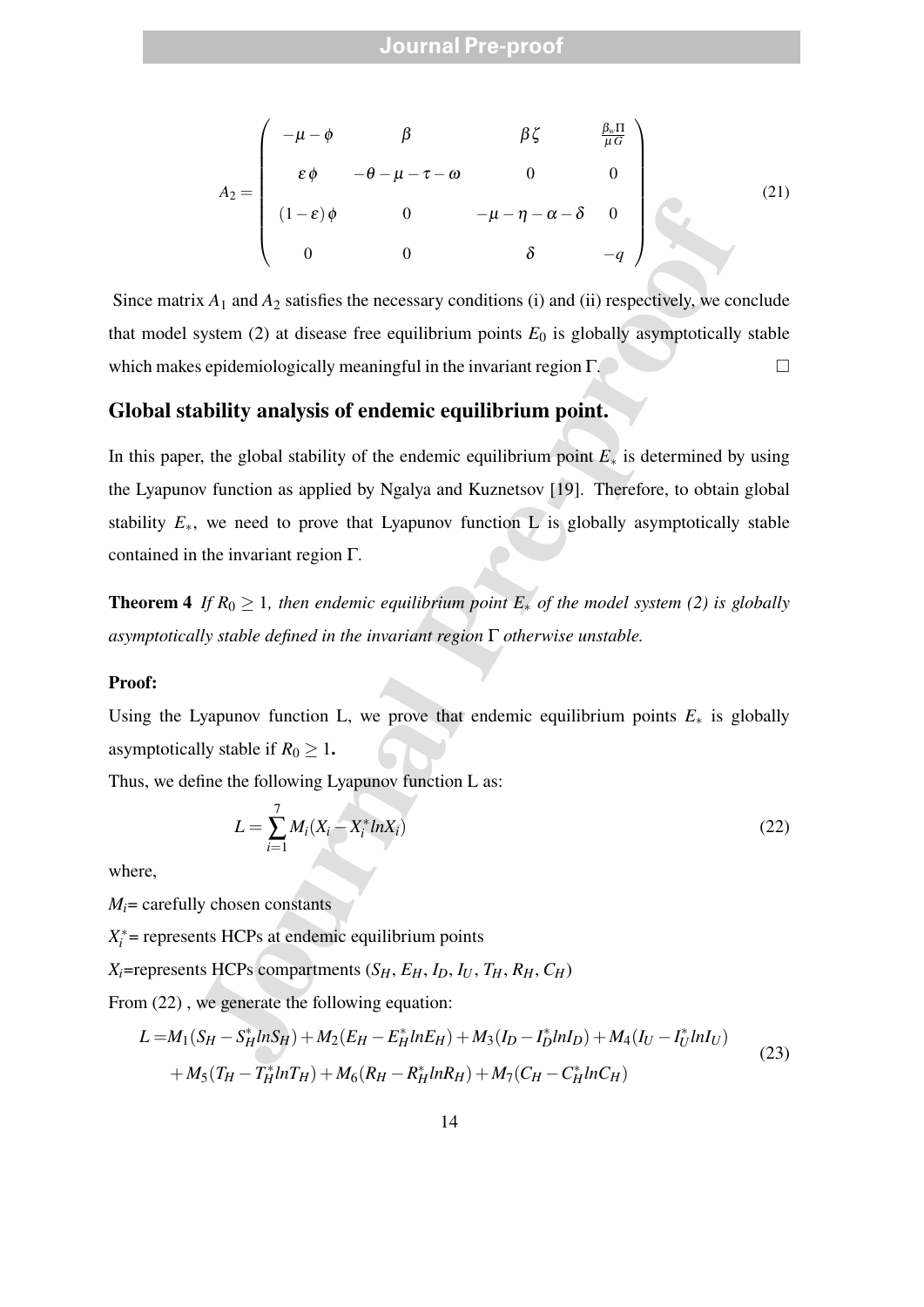Differentiating equation (23) with respect to time t, we get:

$$
\frac{dL}{dt} = M_1 \left( 1 - \frac{S_H^*}{S_H} \right) \frac{dS_H}{dt} + M_2 \left( 1 - \frac{E_H^*}{E_H} \right) \frac{dE_H}{dt} + M_3 \left( 1 - \frac{I_D^*}{I_D} \right) \frac{dI_D}{dt} + M_4 \left( 1 - \frac{I_U^*}{I_U} \right) \frac{dI_U}{dt} + M_5 \left( 1 - \frac{I_H^*}{I_H} \right) \frac{dI_H}{dt} + M_6 \left( 1 - \frac{R_H^*}{R_H} \right) \frac{dR_H}{dt} + M_7 \left( 1 - \frac{C_H^*}{C_H} \right) \frac{dC_H}{dt}.
$$
\n(24)

Then, substituting the values of  $\frac{dS_H}{dt}$ ,  $\frac{dE_H}{dt}$ ,  $\frac{dI_D}{dt}$ ,  $\frac{dI_U}{dt}$ ,  $\frac{dI_H}{dt}$ ,  $\frac{dR_H}{dt}$ ,  $\frac{dC_H}{dt}$  into equation (24), gives the following results:

$$
\frac{dL}{dt} \leq M_1 \left( 1 - \frac{S_H^*}{S_H} \right) \left[ \pi + \theta I_D + (\gamma + \sigma) R_H - \lambda S_H - \mu S_H \right] + M_2 \left( 1 - \frac{E_H^*}{E_H} \right) \left[ \lambda S_H - (\mu + \phi) E_H \right]
$$
\n
$$
+ M_3 \left( 1 - \frac{I_D^*}{I_D} \right) \left[ \varepsilon \phi E_H - (\theta + \mu + \tau + \omega) I_D \right] + M_4 \left( 1 - \frac{I_U^*}{I_U} \right) \left[ (1 - \varepsilon) \phi E_H - (\mu + \eta + \alpha + \delta) I_U \right]
$$
\n
$$
+ M_5 \left( 1 - \frac{I_H^*}{I_H} \right) \left[ \omega I_D + \eta I_U - (\mu + \rho + \nu) T_H \right] + M_6 \left( 1 - \frac{R_H^*}{R_H} \right) \left[ \alpha I_U + \rho T_H - (\gamma + \mu + \sigma) R_H \right]
$$
\n
$$
+ M_7 \left( 1 - \frac{C_H^*}{C_H} \right) \left[ \delta I_U - q C_H \right].
$$
\n(25)

Moreover, using the endemic equilibrium point, *E*<sup>∗</sup> we get:

Then, substituting the values of 
$$
\frac{dS_H}{dt}
$$
,  $\frac{dE_H}{dt}$ ,  $\frac{dI_B}{dt}$ ,  $\frac{dI_B}{dt}$ ,  $\frac{dI_B}{dt}$ ,  $\frac{dI_B}{dt}$ ,  $\frac{dI_B}{dt}$ ,  $\frac{dI_B}{dt}$ ,  $\frac{dI_B}{dt}$ ,  $\frac{dI_B}{dt}$  into equation (24), gives  
the following results:  

$$
\frac{dL}{dt} \leq M_1 \left(1 - \frac{S_H^2}{S_H}\right) [\pi + \theta I_D + (\gamma + \sigma) R_H - \lambda S_H - \mu S_H] + M_2 \left(1 - \frac{E_H}{E_H}\right) [\lambda S_H - (\mu + \phi) E_H]
$$

$$
+ M_3 \left(1 - \frac{I_D^2}{I_D}\right) [\varepsilon \phi E_H - (\theta + \mu + \tau + \omega) I_D] + M_4 \left(1 - \frac{I_D^2}{I_U}\right) [(\lambda - \varepsilon) \phi E_H - (\mu + \eta + \alpha + \delta) I_U]
$$

$$
+ M_5 \left(1 - \frac{T_H^2}{I_H}\right) [\omega I_D + \eta I_U - (\mu + \rho + \nu) T_H] + M_6 \left(1 - \frac{R_H^2}{R_H}\right) [\varepsilon I_U + \rho T_H - (\gamma + \mu + \sigma) R_H]
$$

$$
+ M_7 \left(1 - \frac{C_H^2}{C_H}\right) [\delta I_U - q C_H].
$$
(25)  
Moreover, using the endemic equilibrium point,  $E_*$  we get:  

$$
\frac{dL}{dt} \leq M_1 \left(1 - \frac{S_H^2}{S_H}\right) [(\lambda S_H - (\mu + \phi) E_H) - (\lambda^* S_H - (\mu + \phi) E_H^2)]
$$

$$
+ M_2 \left(1 - \frac{I_D^2}{E_H}\right) [(\lambda S_H - (\mu + \phi) E_H) - (\lambda^* S_H - (\mu + \phi) E_H^2)]
$$

$$
+ M_3 \left(1 - \frac{I_D^2}{I_U}\right) [(\varepsilon \phi E_H - (\theta + \mu + \tau + \omega) I_D) - (\varepsilon \phi E_H^2 - (\theta + \mu + \tau + \omega) I_D^2)]
$$

$$
+ M_4 \left(1 - \frac{I_U^2}{I_U}\right) [
$$

Again further simplifications, and collecting negative and positive terms together, we obtained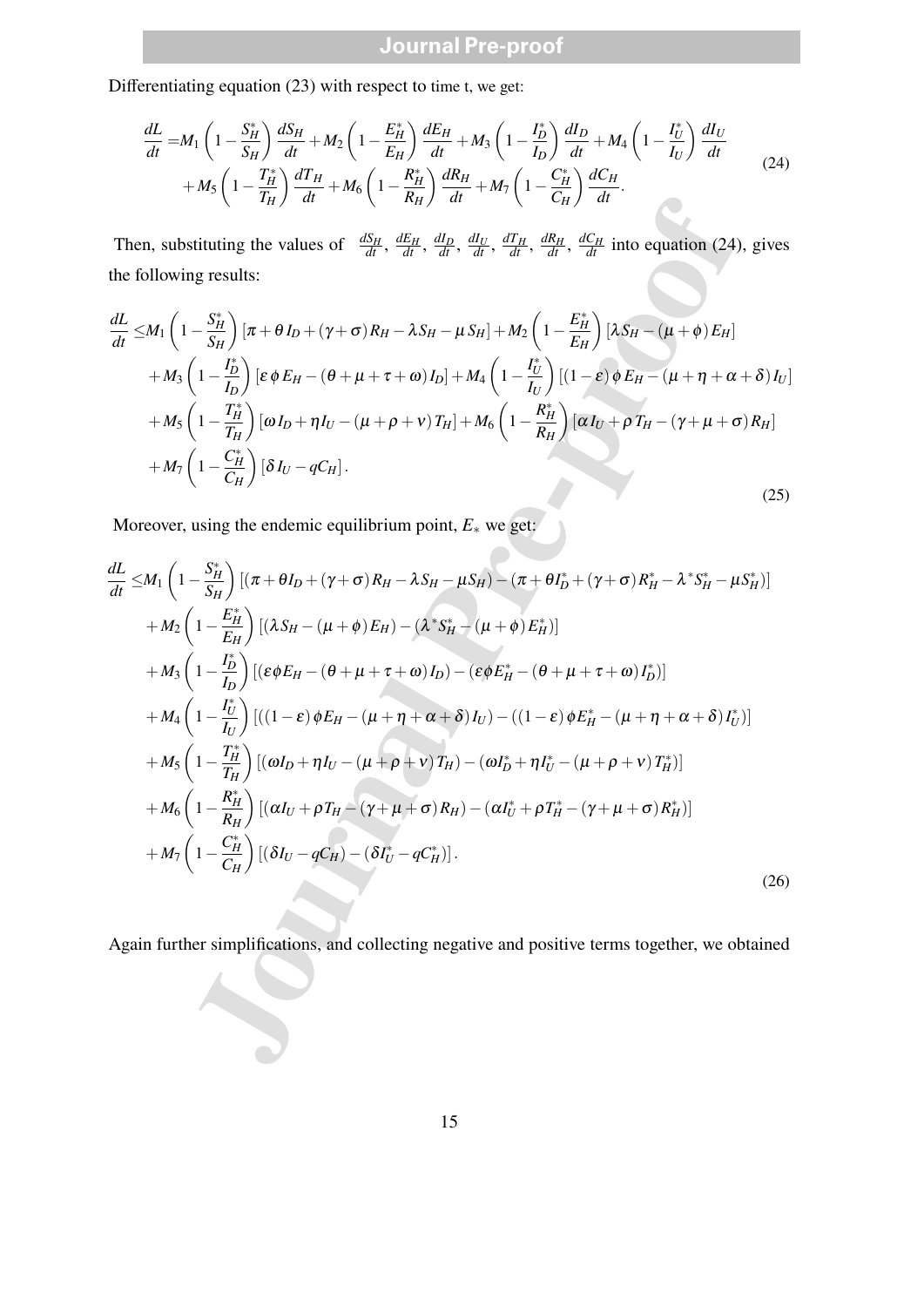the following results:

$$
\frac{dL}{dt} \leq M_1 \theta I_D \left(1 - \frac{I_D}{I_D}\right) \left(1 - \frac{S_H^*}{S_H}\right) + M_2 \lambda S_H \left(1 - \frac{\lambda^2 S^*}{\lambda S}\right) \left(1 - \frac{S_H^*}{I_D}\right) + M_5 \epsilon \phi E_H \left(1 - \frac{E_H^*}{I_D}\right) \left(1 - \frac{I_D^*}{I_D}\right)
$$
\n
$$
+ M_4 (1 - \epsilon) \phi E_H \left(1 - \frac{E_H^*}{E_H}\right) \left(1 - \frac{I_D^*}{I_D}\right) + M_5 \omega I_D \left(1 - \frac{I_D^*}{I_D}\right) \left(1 - \frac{I_D^*}{I_D}\right) + M_6 \omega I_U \left(1 - \frac{I_D^*}{I_D}\right) \left(1 - \frac{I_D^*}{I_D}\right)
$$
\n
$$
+ M_6 \rho T_H \left(1 - \frac{I_D^*}{I_H}\right) \left(1 - \frac{R_H^*}{R_H}\right) + M_5 \delta I_U \left(1 - \frac{I_D^*}{I_U}\right) \left(1 - \frac{C_H^*}{C_H}\right) - M_1 \mu S_H \left(1 - \frac{S_H^*}{S_H}\right)^2
$$
\n
$$
- M_2 (\mu + \phi) E_H \left(1 - \frac{E_H^*}{I_H}\right)^2 - M_3 ( \theta + \mu + \tau + \omega) I_D \left(1 - \frac{I_D^*}{I_D}\right)^2 - M_4 (\mu + \eta + \alpha + \delta) I_U \left(1 - \frac{I_D^*}{I_U}\right)^2
$$
\n
$$
- M_5 (\mu + \rho) T_H \left(1 - \frac{I_H^*}{I_D}\right)^2 - M_5 (\gamma + \mu) R_H \left(1 - \frac{R_H^*}{R_H}\right)^2 - M_7 q C_H \left(1 - \frac{C_H^*}{C_H}\right)^2
$$
\nwhich can be written as:  
\n
$$
\frac{dL}{dt} = P - Q
$$
\nwhere,  
\n
$$
P = M_1 \delta I_D \left(1 - \frac{I_D^*}{I_D}\right) \left(1 - \frac{S_H^*}{S_H}\right) + M_2 \lambda S_H \left(1 - \frac{\lambda^2 S^*}{\lambda S}\right) \left(1 - \frac{S_H^
$$

which can be written as;

$$
\frac{dL}{dt} = P - Q \tag{28}
$$

where,

$$
P = M_1 \theta I_D \left( 1 - \frac{I_D^*}{I_D} \right) \left( 1 - \frac{S_H^*}{S_H} \right) + M_2 \lambda S_H \left( 1 - \frac{\lambda^* S^*}{\lambda S} \right) \left( 1 - \frac{S_H^*}{S_H} \right) + M_3 \varepsilon \phi E_H \left( 1 - \frac{E_H^*}{E_H} \right) \left( 1 - \frac{I_D^*}{I_D} \right)
$$
  
+ 
$$
M_4 (1 - \varepsilon) \phi E_H \left( 1 - \frac{E_H^*}{E_H} \right) \left( 1 - \frac{I_U^*}{I_U} \right) + M_5 \omega I_D \left( 1 - \frac{I_D^*}{I_D} \right) \left( 1 - \frac{T_H^*}{T_H} \right) + M_6 \alpha I_U \left( 1 - \frac{I_U^*}{I_U} \right) \left( 1 - \frac{R_H^*}{R_H} \right)
$$
  
+ 
$$
M_6 \rho T_H \left( 1 - \frac{T_H^*}{T_H} \right) \left( 1 - \frac{R_H^*}{R_H} \right) + M_7 \delta I_U \left( 1 - \frac{I_U^*}{I_U} \right) \left( 1 - \frac{C_H^*}{C_H} \right)
$$

and,

$$
Q = M_{1}\mu S_{H} \left(1 - \frac{S_{H}^{*}}{S_{H}}\right)^{2} + M_{2} \left(\mu + \phi\right) E_{H} \left(1 - \frac{E_{H}^{*}}{E_{H}}\right)^{2} + M_{3} \left(\theta + \mu + \tau + \omega\right) I_{D} \left(1 - \frac{I_{D}^{*}}{I_{D}}\right)^{2} + M_{4} \left(\mu + \eta + \alpha + \delta\right) I_{U} \left(1 - \frac{I_{U}^{*}}{I_{U}}\right)^{2} + M_{5} \left(\mu + \rho\right) T_{H} \left(1 - \frac{T_{H}^{*}}{T_{H}}\right)^{2} + M_{6} \left(\gamma + \mu\right) R_{H} \left(1 - \frac{R_{H}^{*}}{R_{H}}\right)^{2} + M_{7} q C_{H} \left(1 - \frac{C_{H}^{*}}{C_{H}}\right)^{2} + M_{1} \lambda S_{H} \left(1 - \frac{\lambda^{*} S^{*}}{\lambda S}\right) \left(1 - \frac{S_{H}^{*}}{S_{H}}\right) + \sigma R_{H} M_{1} \left(1 - \frac{R_{H}^{*}}{R_{H}}\right) \left(1 - \frac{S_{H}^{*}}{S_{H}}\right)
$$

Hence, if  $P < Q$  then it implies that  $\frac{dL}{dt} < 0$ ; for all values of  $(S_H, E_H, I_D, I_U, T_H, R_H, C_H) > 0$ . However,  $\frac{dL}{dt} = 0$ , if and only if  $S_H = S_H^*$ ,  $E_H = E_H^*$ ,  $I_D = I_D^*$ ,  $I_U = I_U^*$ ,  $T_H = T_H^*$ ,  $R_H = R_H^*$ ,  $C_H = C_H^*$ . Therefore, by considering the La Salle's invariant principle [20], equation (28) is strictly Lyapunov function if and only if  $\frac{dL}{dt} < 0$  which signifies the endemic equilibrium point,  $E_*$ is globally asymptotically stable whenever  $R_0 \ge 1$  and otherwise unstable within the invariant region Γ. Epidemiologically, this informs that COVID-19 infections will be endemicity in health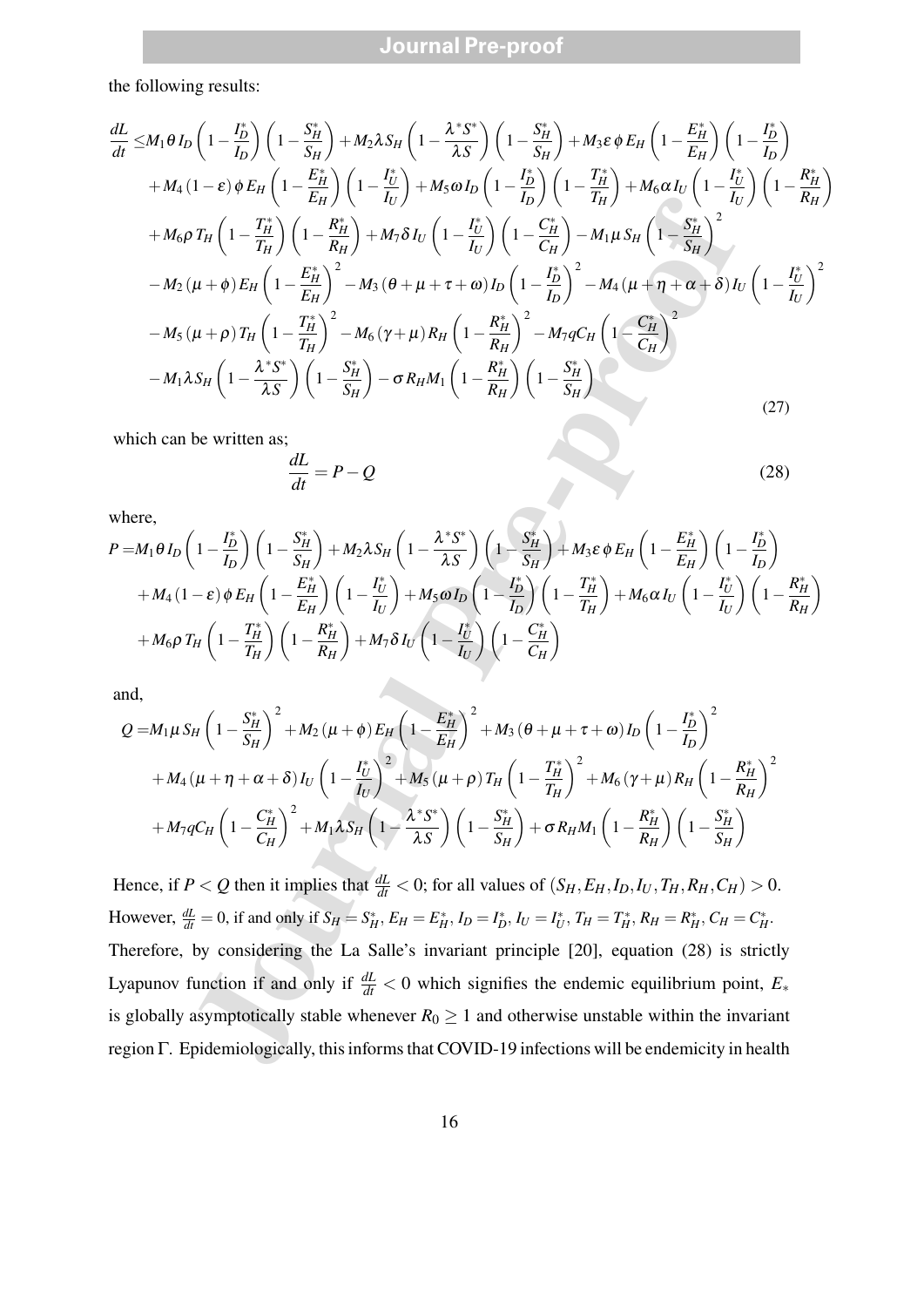care providers' populations for a long time and this completes the proof.  $\Box$ 

### **Numerical simulation**

To examine the impact of health care providers' population in transmission dynamics of COVID-19 disease. We simulate the mathematical model (2) using the Matlab programming language and the set of parameter values obtained from recently published articles while unknown parameters were assumed under epidemiological reasoning as indicated in Table 1. Since, the researchers did not go to the data collections, then the assumed initial data were used in the model simulations basing on the real environments of health care providers' population in transmission dynamics of COVID-19.

|                                                                            |                                              |                   |                     | e the impact of health care providers' population in transmission dynamics of C  |                   |  |
|----------------------------------------------------------------------------|----------------------------------------------|-------------------|---------------------|----------------------------------------------------------------------------------|-------------------|--|
| . We simulate the mathematical model (2) using the Matlab programming lare |                                              |                   |                     |                                                                                  |                   |  |
| et of parameter values obtained from recently published articles while un  |                                              |                   |                     |                                                                                  |                   |  |
|                                                                            |                                              |                   |                     |                                                                                  |                   |  |
|                                                                            |                                              |                   |                     | s were assumed under epidemiological reasoning as indicated in Table 1.          |                   |  |
|                                                                            |                                              |                   |                     | chers did not go to the data collections, then the assumed initial data were a   |                   |  |
|                                                                            |                                              |                   |                     | simulations basing on the real environments of health care providers' popular    |                   |  |
|                                                                            | on dynamics of COVID-19.                     |                   |                     |                                                                                  |                   |  |
|                                                                            |                                              |                   |                     |                                                                                  |                   |  |
|                                                                            |                                              |                   |                     | Table 1: Parameter Values used for numerical simulation.                         |                   |  |
|                                                                            |                                              |                   |                     |                                                                                  |                   |  |
| Symbol                                                                     | Value                                        | Source            | Symbol              | Value                                                                            | Source            |  |
| П                                                                          | 100000                                       | Assumed           | $\omega$            | 0.02857                                                                          | $[21]$            |  |
| β                                                                          | 0.5944                                       | [1, 22]           | $\rho$              | 0.1443, 1.428                                                                    | [1, 22]           |  |
| $\beta_w$                                                                  | 0.0089                                       | $\lceil 5 \rceil$ | γ                   | 0.125                                                                            | Assumed           |  |
| $\mu$                                                                      | 0.1                                          | Assumed           | $\alpha$            | 0.0983                                                                           | Assumed           |  |
| $\theta$                                                                   | 0.0546                                       | Assumed           | $\sigma$            | 0.00538                                                                          | Assumed           |  |
| τ                                                                          | 0.0047876                                    | [21]              | $\eta$              | 0.0047876                                                                        | [21]              |  |
| v                                                                          | 0.0047876                                    | $[21]$            | $\pmb{\varepsilon}$ | 0.0312                                                                           | $[21]$            |  |
| $\phi$                                                                     | 0.0142857                                    | $[23]$            | $\delta$            | 0.0323                                                                           | $\lceil 5 \rceil$ |  |
| q                                                                          | 0.5788                                       | $\lceil 5 \rceil$ | ζ                   | 0.025                                                                            | Assumed           |  |
|                                                                            |                                              |                   |                     |                                                                                  |                   |  |
|                                                                            |                                              |                   |                     |                                                                                  |                   |  |
|                                                                            |                                              |                   |                     |                                                                                  |                   |  |
| and discussion                                                             |                                              |                   |                     |                                                                                  |                   |  |
|                                                                            |                                              |                   |                     | mentation of mass diagnostic testing to susceptible health care providers' pop   |                   |  |
|                                                                            |                                              |                   |                     | ortant approach that can help health authorities and stakeholders in general to  |                   |  |
|                                                                            | ission of COVID-19 disease in our community. |                   |                     |                                                                                  |                   |  |
|                                                                            |                                              |                   |                     | shows as the rate of diagnostic testing increasing it results to identify the in |                   |  |
|                                                                            |                                              |                   |                     | is from which can help to control the transmission of COVID-19 in healt          |                   |  |
|                                                                            |                                              |                   |                     | population and reduce the possibility of contamination of hospital's equipment   |                   |  |
| hand, non-diagnosed and undetected increases slowly due to most of healt   |                                              |                   |                     |                                                                                  |                   |  |
|                                                                            |                                              |                   |                     |                                                                                  |                   |  |

Table 1: Parameter Values used for numerical simulation.

#### **Results and discussion**

The implementation of mass diagnostic testing to susceptible health care providers' population is an important approach that can help health authorities and stakeholders in general to control the transmission of COVID-19 disease in our community.

Figure 2 shows as the rate of diagnostic testing increasing it results to identify the infected individuals from which can help to control the transmission of COVID-19 in health care providers' population and reduce the possibility of contamination of hospital's equipment. On the other hand, non-diagnosed and undetected increases slowly due to most of health care providers taking diagnostic testing and control measures. Also, the rate of shedding off virus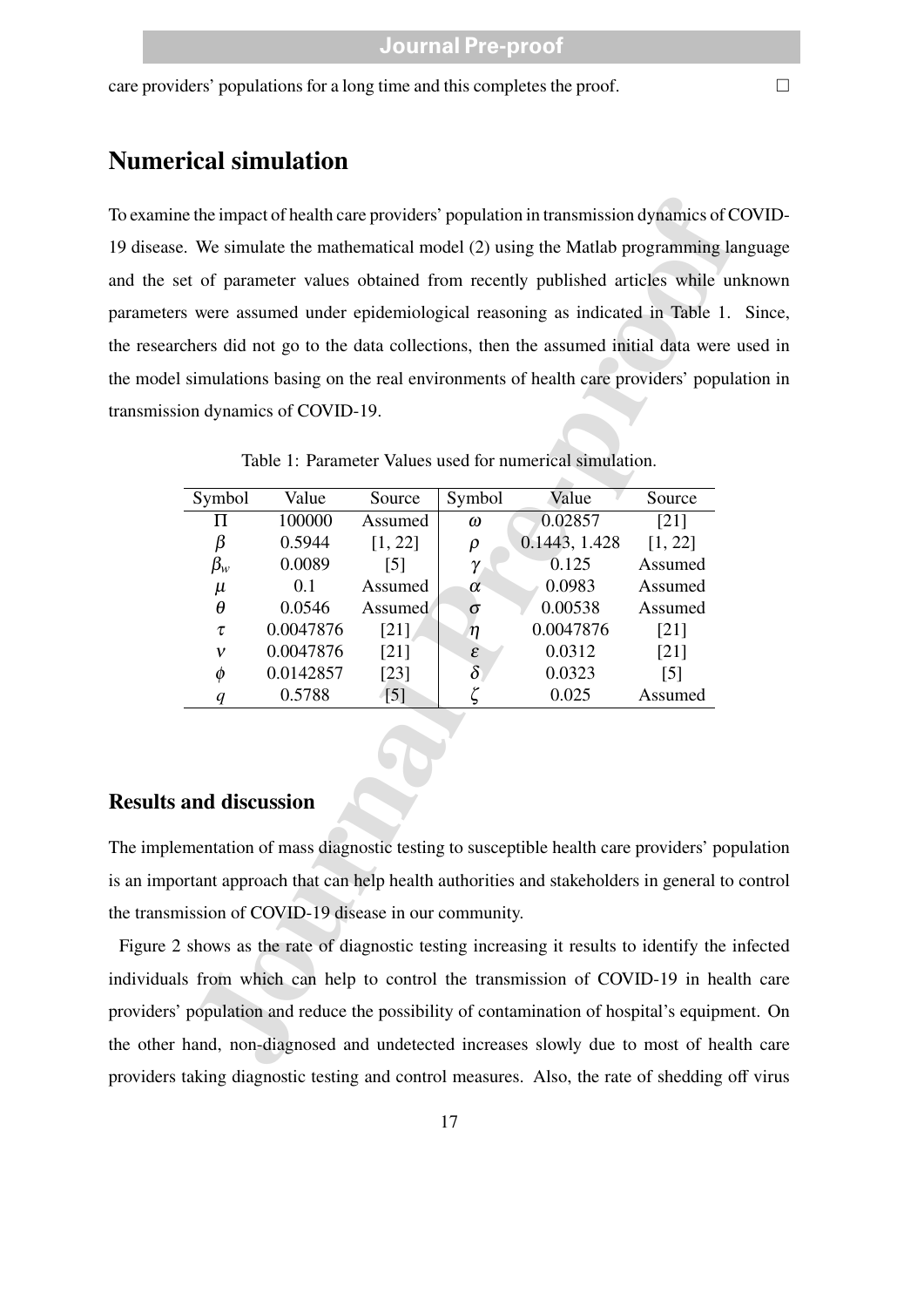

Figure 2: Variations of diagnostic testing rates in health care providers' population.



Figure 3: Variation of virus concentrations on hospitals' equipment due to increasing the rate of shedding off viruses

into hospital's equipment increases due to interactions of non-diagnosed and undetected with COVID-19 infections and contaminated equipment (Figure 3) which results in disease existence, since an undetected individuals are difficult to identify them.

Figure 4 shows that the non-diagnosed and undetected health care providers' population decreasing due to most of them observing control measures which results to decrease the indirect contact and contamination of virus into hospital's equipment.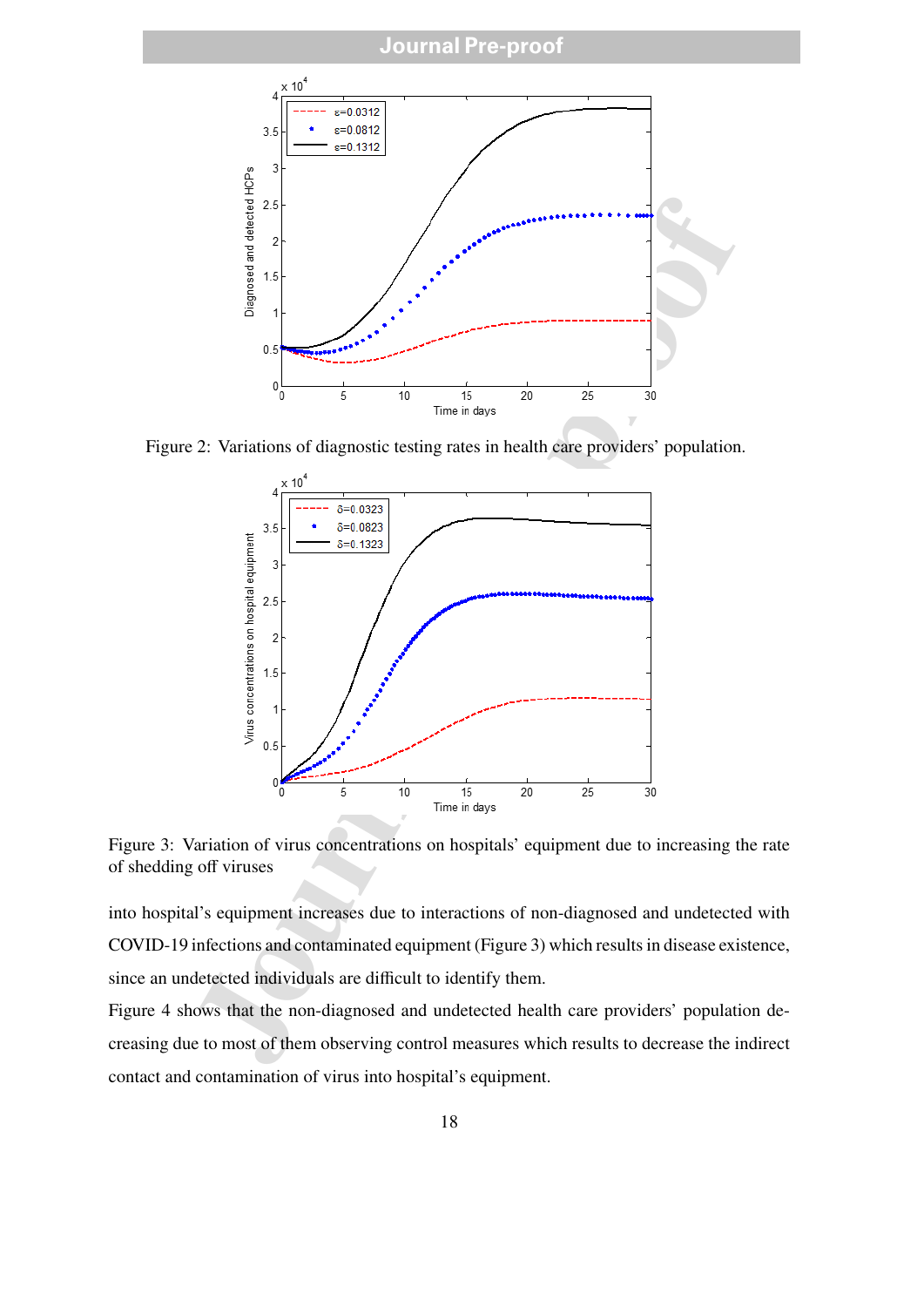

Figure 4: Variations of diagnostic test rates in non-diagnosed and undetected health care providers



Figure 5: Variation of treatments rates seeking medications from non-diagnosed and undetected health care providers

Furthermore, the results from Figure 5 and Figure 6 shows that treatments of infected increasing as the number of detected and those with severe clinical symptoms from non-diagnosed and undetected health care providers increases.

In Figures 7 and Figure 8, we observed that most of the health care providers seek medical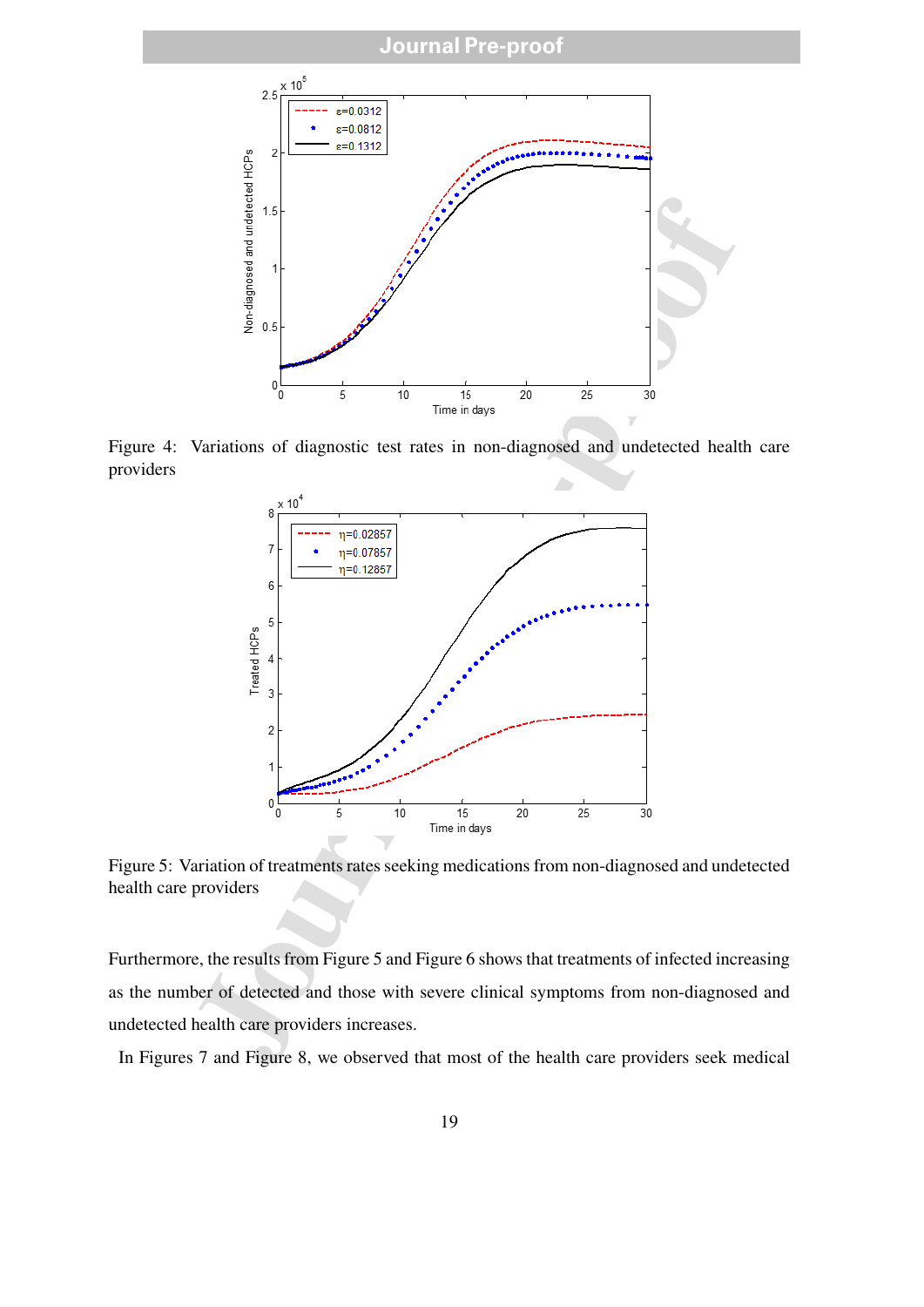

Figure 6: Variation of treatment rates seeking medications from diagnosed and detected health care providers



Figure 7: Variations of recovery HCPs population with natural recovery rate

treatments and, non-diagnosed and undetected with low infections recovered from COVID-19 disease due to medications and their natural body immunity respectively.

Therefore, the findings from both analytical and numerical results showed that non-diagnosed and undetected health care providers with SARS-COV-2 infections were among the contributing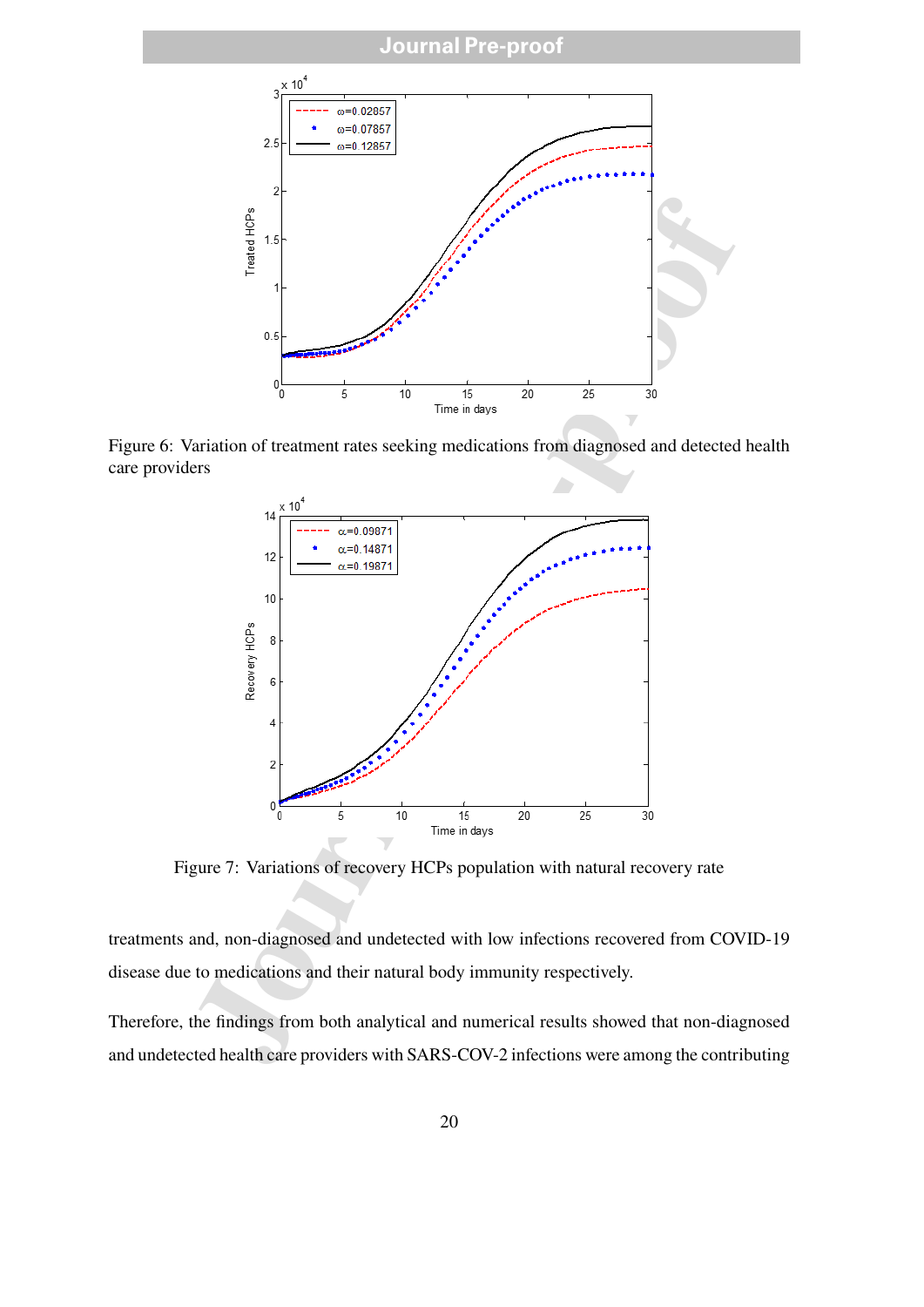

Figure 8: Variations of recovery HCPs population with treatment rate

the spreads of COVID-19 in the community, and contamination of virus into hospital equipment during the medical treatment and consultations.

On the other hand, results obtained by Mumbu & Hugo 2020 [1] showed that non-wearing face masks of infected individuals increase the human-to-human transmission of COVID-19 infections in a population. However, these findings concurred with the study done by [5, 9, 22, 24, 25] which showed that implementing of early screening helped to detect all infected individuals and reducing further transmission of COVID-19.

Thus, from the results obtained we can recommend that all hospitals should introduce prediagnosis testing for all health care providers before and after medical consultation of any individuals.

#### **Conclusion**

Basing on the analytical and simulation results obtained from this study, it concluded that nondiagnosed and undetected health care providers' population seems to contribute to high spread of COVID-19 pandemic in community and contamination of hospitals' equipment; since, most health care providers have indirect interactions with contaminated hospitals' equipment at the time of implementing medical consultations.

Hence, the study proved the necessity of implementing early diagnostic testing and taking med-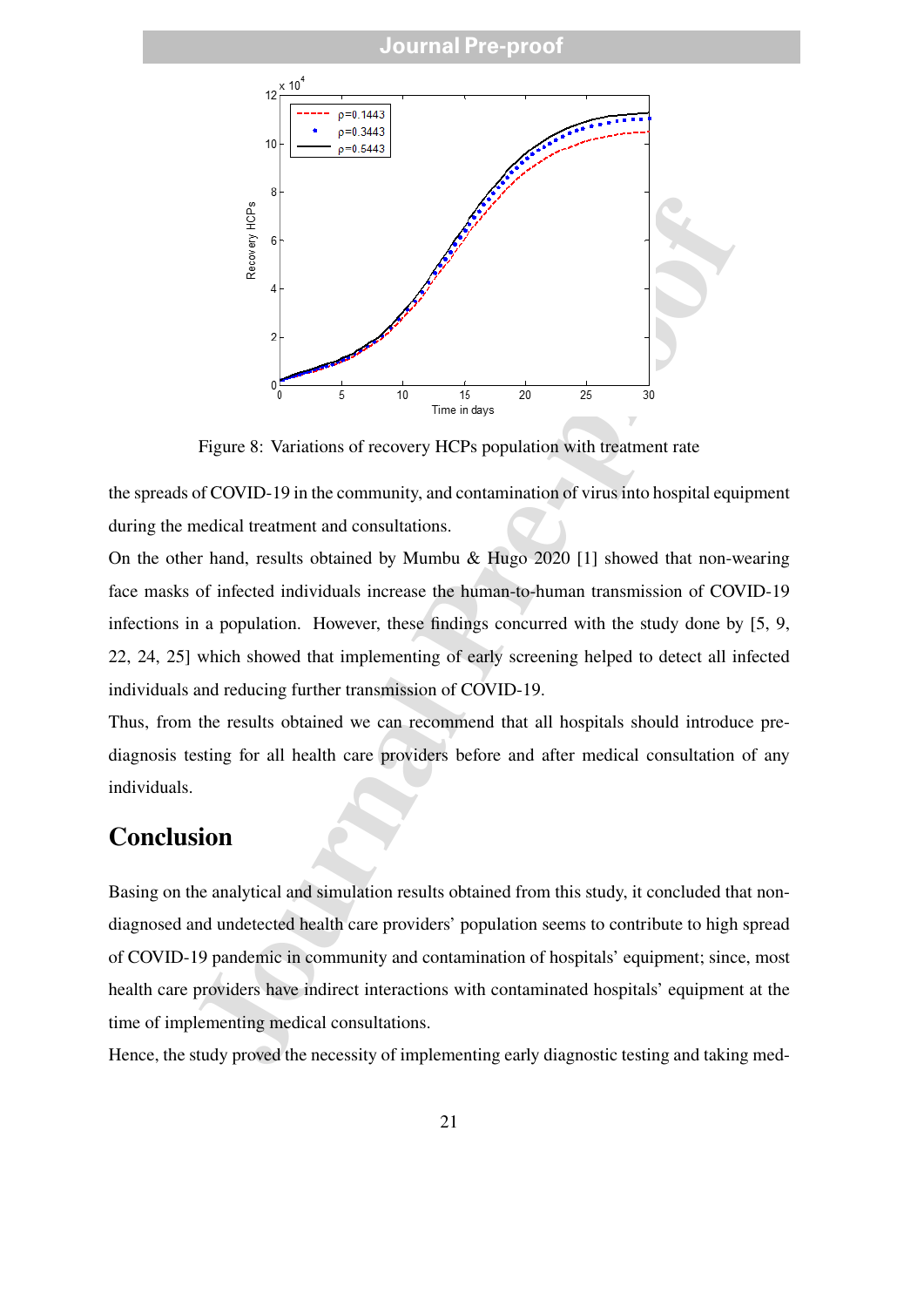ical treatments once detected having COVID-19 clinical symptoms to curtail the transmission of disease among health care providers' population and keeping hospital's equipment safe from infections.

## **Funding statement**

This research did not receive any specific grant from funding agencies in the public, commercial, or not-for-profit sectors.

## **CRediT authorship contribution statement**

**Kulwa Maiga:** Data curation, Writing – original draft, Methodology, Writing – review & editing, Formal analysis, Software, Conceptualization.

**Alfred Hugo:** Visualization, Investigation, Supervision, Validation, Editing, Project administration, Resource, Preparation.

## **Declaration of competing interest**

The authors declares that, there are no conflicts of interest regarding the publication of this paper.

## **Availability of data and material**

The secondary data supporting this research article are obtained from the previously reported studies and included within the article.

## **Acknowledgement**

**Example 18 Statement**<br>
And dinot receive any specific grant from funding agencies in the public, commentively<br>
For a and the public scates.<br> **Constrained And Statement**<br> **Constrained And Statement**<br> **Constrained And State** The authors would like to acknowledge the materials used to prepare this manuscript by citing accordingly.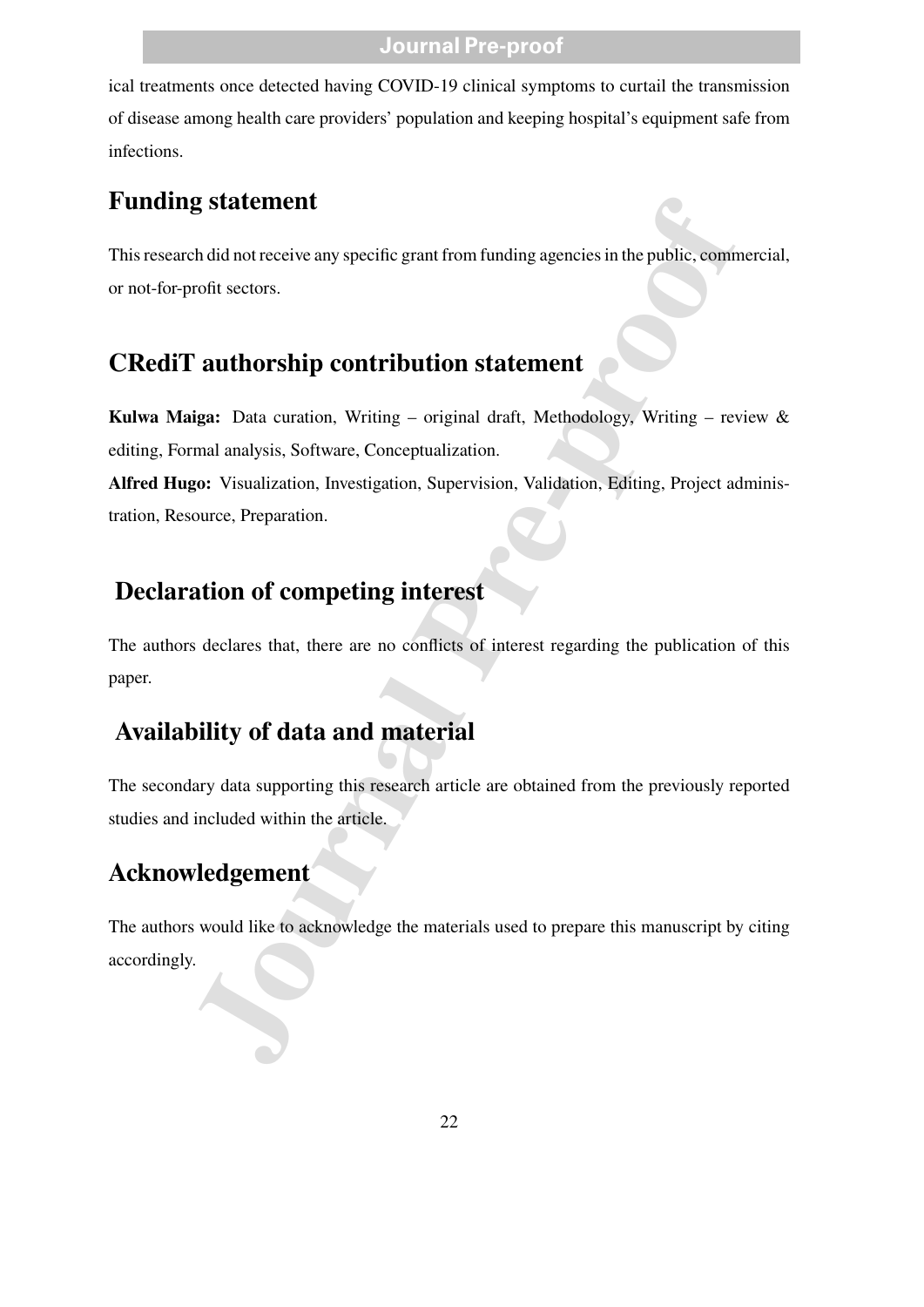### **References**

- [1] Mumbu, A. J., & Hugo, A. K. (2020). Mathematical modelling on COVID-19 transmission impacts with preventive measures: a case study of Tanzania. *Journal of Biological Dynamics,* 14(1), 748-766. https://doi.org/10.1080/17513758.2020.1823494
- [2] Zhao, S., Musa, S. S., Hebert, J. T., Cao, P., Ran, J., Meng, J., He, D., & Qin, J. (2020). Modelling the effective reproduction number of vector-borne diseases: The yellow fever outbreak in Luanda, Angola 2015-2016 as an example.PeerJ, 1-21. https://doi.org/10.7717/peerj.8601
- [3] Erdem H. & Lucey D. R. (2021). Healthcare worker infections and deaths due to COVID-19: A survey from 37 nations and a call for WHO to post national data on their website. *International Journal of Infectious Diseases*, 102, 239-241. https://doi.org/10.1016/j.ijid.2020.10.064
- [4] World Health Organisation (WHO) (2021) Corona virus disease-2019 (COVID-19); Weekly Operational Update on COVID-19, 6 September 2021 Issue No. 71, https://www.who.int/emergencies/diseases/novel-coronavirus-2019/situation-reports.
- mics, 14(1), 748-766. https://doi.org/10.1080/17513758.2020.1823494<br>
1, S., Musa, S. S., Hebert, J. T., Cao, P., Ran, J., Meng, J., He,<br>
J. (2020). Modelling the effective reproduction number of vector-borne di<br>
yellow fe [5] Mekonen, K. G., Habtemicheal, T. G., & Balcha, S. F. (2021). Modeling the effect of contaminated objects for the transmission dynamics of COVID-19 pandemic with self protection behavior changes. *Results in Applied Mathematics,* 9, 100134. https://doi.org/10.1016/j.rinam.2020.100134
- [6] Rothan, H. A., & Byrareddy, S. N. (2020). The epidemiology and pathogenesis of coronavirus disease (COVID-19) outbreak. *Journal of Autoimmunity*, 109. https://doi.org/10.1016/j.jaut.2020.102433
- [7] Sohrabi, C., Alsafi, Z., O'Neill, N., Khan, M., Kerwan, A., Al-Jabir, A., Iosifidis, C., & Agha, R. (2020). World Health Organization declares global emergency: A review of the 2019 novel coronavirus (COVID-19). *International Journal of Surgery*, 76(February), 71-76. https://doi.org/10.1016/j.ijsu.2020.02.034
- [8] Viguerie, A., Lorenzo, G., Auricchio, F., Baroli, D., Hughes, T. J. R., Patton, A.,Reali, A., Yankeelov, T. E., & Veneziani, A. (2021). Simulating the spread of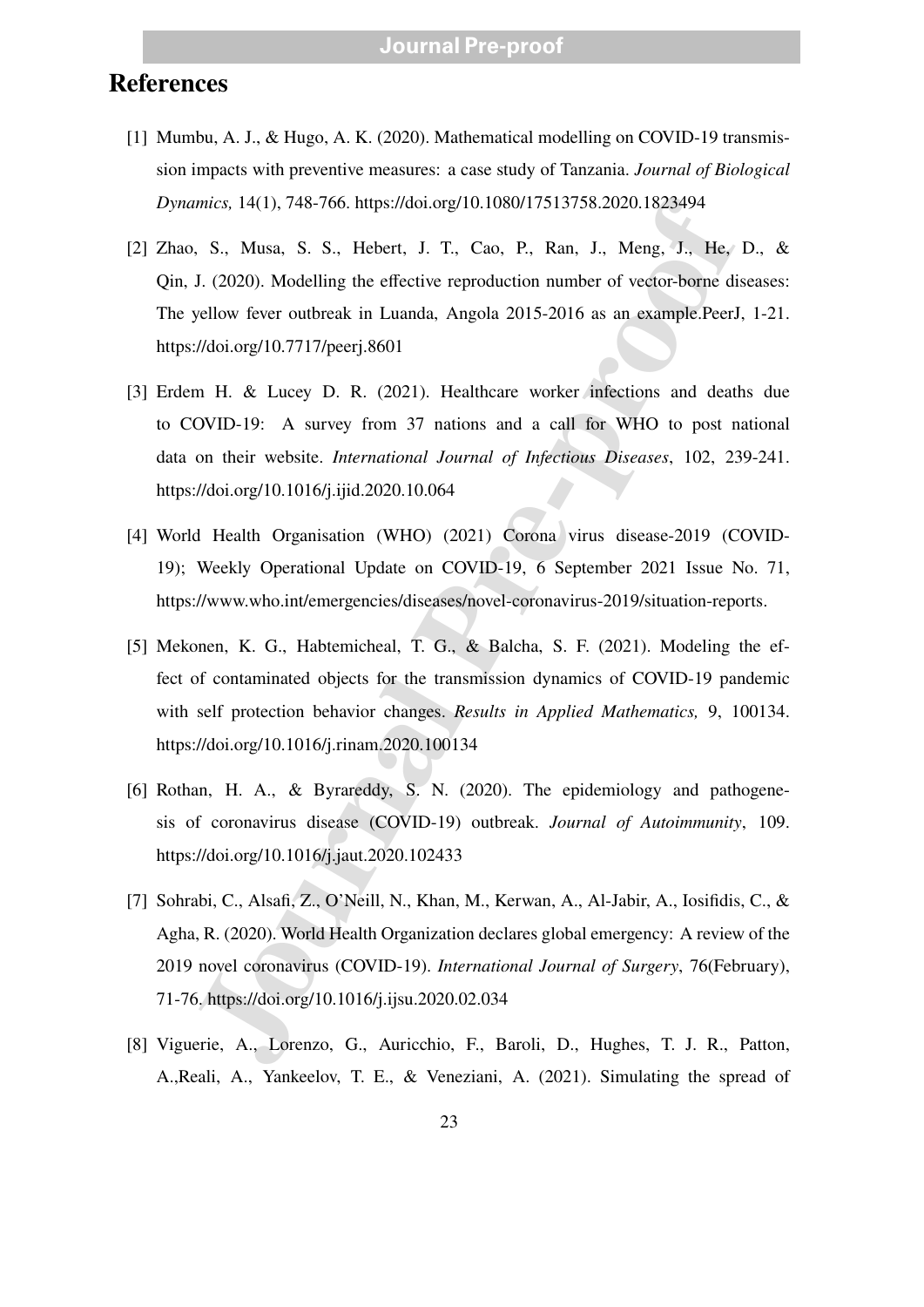COVID-19 via a spatially-resolved susceptible-exposed-infected-recovered-deceased (SEIRD) model with heterogeneous diffusion. *Applied Mathematics Letters,* 111, 106617.https://doi.org/10.1016/j.aml.2020.106617

- 5, Y. J., Id., T. L., Cho, Y., Hyun, J. H., Kim, M. H., Sohn, Y., K.<br>Mhn, J. Y., Jeong, S. J., Su, N., Id, K., Id, S. Y., Lee, J., Yong, J., 2020). A mahematical model of COVID-19 transmission in a tertiary hospitaly<br>1200) [9] Baek, Y. J., Id, T. L., Cho, Y., Hyun, J. H., Kim, M. H., Sohn, Y., Kim, J. H., Ahn, J. Y., Jeong, S. J., Su, N., Id, K., Id, S. Y., Lee, J., Yong, J., & Id, C.(2020). A mathematical model of COVID-19 transmission in a tertiary hospital and assessment of the effects of different intervention strategies. 2(December 2019), 1-16. https://doi.org/10.1371/journal.pone.0241169
- [10] Alfred, H., Laurencia, N. M., & Raymond, K. (2021). Modelling transmission dynamics of coronavirus with infected immigrants in Tanzania. *African Journal of Pure & Applied Sciences*. Vol. 2(2), 118-126, June 2021 118126. https://doi.org/10.33886/ajpas.v2i2.215
- [11] Zhang, Z., Zeb, A., Alzahrani, E., & Iqbal, S. (2020). Crowding effects on the dynamics of COVID-19 mathematical model. *Advances in Difference Equations*, 2020(1). https://doi.org/10.1186/s13662-020-03137-3
- [12] Kasali, F., & Ismail, A. I. M. (2021). Modelling the Dynamics of COVID-19 in Nigeria. *International Journal of Applied and Computational Mathematics,* 7(3), 1-25. https://doi.org/10.1007/s40819-021-01014-5
- [13] Van den Driessche, Pauline & Watmough, J. (2002). Reproduction numbers and sub threshold endemic equilibria for compartmental models of disease transmission. *Mathematical Biosciences*, 180(1-2), 29-48. https://doi.org/10.1016/S0025-5564(02)00108-6
- [14] Van den Driessche, Pauline. (2017). Reproduction numbers of infectious disease models. *Infectious Disease Modelling,* 2(3), 288-303. https://doi.org/10.1016/j.idm.2017.06.002
- [15] Pedro, S. A., Abelman, S., Ndjomatchoua, F. T., Sang, R., & Tonnang, H. E. Z. (2014). Stability , Bifurcation and Chaos Analysis of Vector-Borne Disease Model with Application to Rift Valley Fever. 9(10). https://doi.org/10.1371/journal.pone.0108172
- [16] Hugo et al., (2012). An eco-epidemiological mathematical model with treatment and disease infection in both prey and predator population. *Journal of Ecology and the Natural Environment*, 4(10), 266-279. https://doi.org/10.5897/jene12.013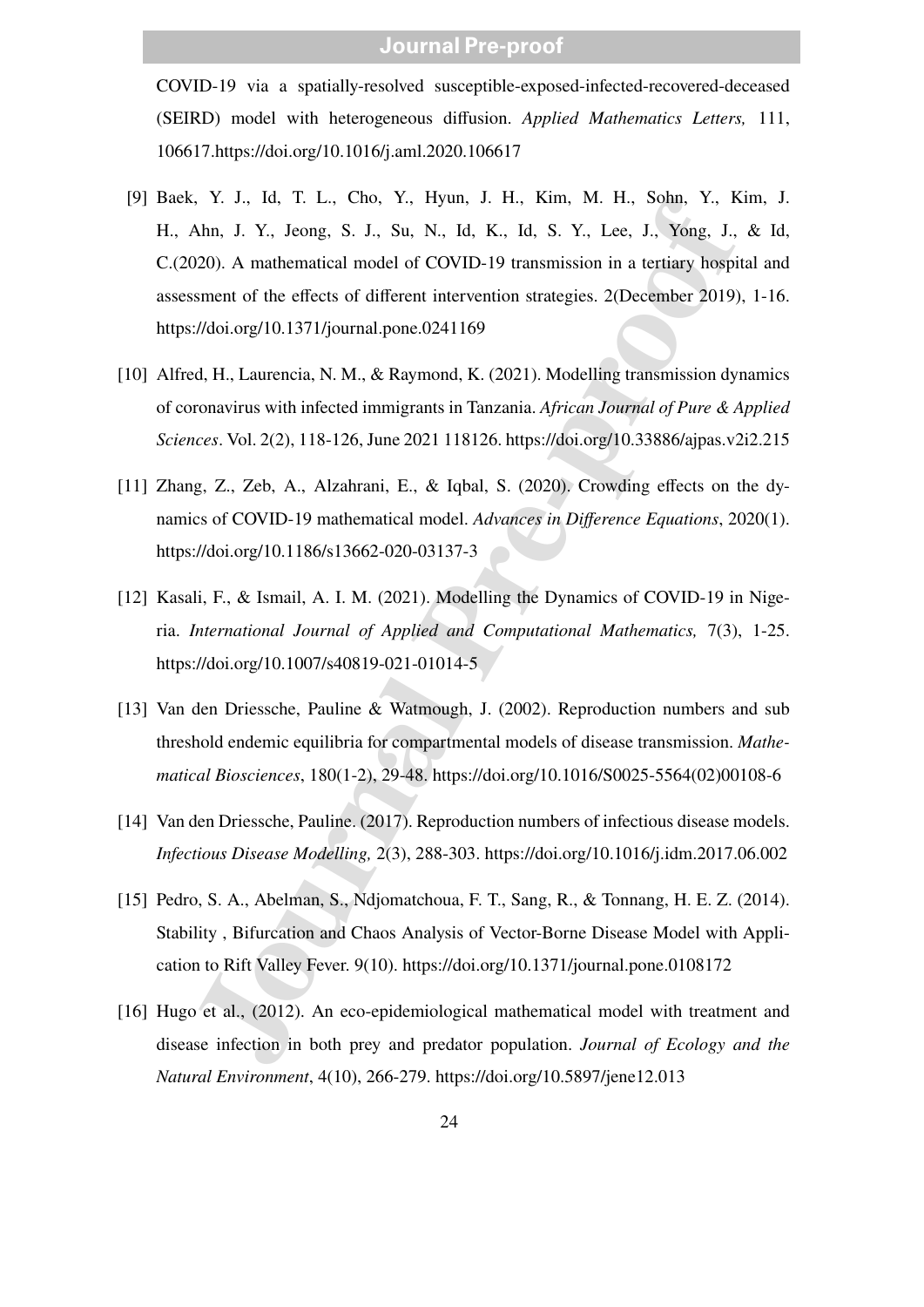- [17] Ega,Tesfaye T, Livingstone S. Luboobi & Dmitry Kuznetsov. (2015). Modeling the Dynamics of Rabies Transmission with Vaccination and Stability Analysis. *Applied and Computational Mathematics.* Vol. 4, No. 6, 2015, pp. 409-419.doi: 10.11648/j.acm.20150406.13
- [18] Kamgang, J. C., & Sallet, G. (2008). Computation of threshold conditions for epidemiological models and global stability of the disease-free equilibrium (DFE). *Mathematical Biosciences*, 213(1), 1-12. https://doi.org/10.1016/j.mbs. 2008.02.005
- [19] Ngalya, C., & Kuznetsov, D. (2017). Modelling the impact of Bemisia tabaci in dynamics of tomato yellow leaf curl virus. *Asian Journal of Mathematics and Applications*, 2017, 1-15.
- [20] LaSalle, J. P., (1976). The stability of dynamical systems, CBMS-NSF regional conference series in applied mathematics 25. SIAM, Philadelphia.
- [21] Rafiq, M., Macias-Diaz, J. E., Raza, A., & Ahmed, N. (2021). Design of a non-linear model for the propagation of COVID-19 and its efficient non standard computational implementation. *Applied Mathematical Modelling,* 89, 1835-1846. https://doi.org/10.1016/j.apm.2020.08.082
- [22] Ivorra, B., Ferrandez, M. R., Vela-Perez, M., & Ramos, A. M. (2020). Mathematical modeling of the spread of the corona virus disease 2019 (COVID-19) taking into account the undetected infections. The case of China. *Communications in Non linear Science and Numerical Simulation*, 88, 105303.
- [23] Kim, B. N., Kim, E., Lee, S., & Oh, C. (2020). Mathematical model of COVID-19 transmission dynamics in South Korea: The impacts of travel restrictions, social distancing, and early detection. Processes, 8(10), 1-18. https://doi.org/10.3390/pr8101304
- gang, J. C., & Sallet, G. (2008). Computation of threshold conditions for epial and and global stability of the disease-free equilibrium (DFB). *Mather*<br>iences, 213(1), 1-12. https://doi.org/10.1016/j.mbs. 2008.02.005<br>ya, [24] Acuna-Zegarra, M. A., Santana-Cibrian, M., & Velasco-Hernandez, J. X. (2020) Modeling behavioral change and COVID-19 containment in Mexico: A tradeoff between lockdown and compliance. *Mathematical Biosciences*, 325(May), 108370. https://doi.org/10.1016/j.mbs.2020.108370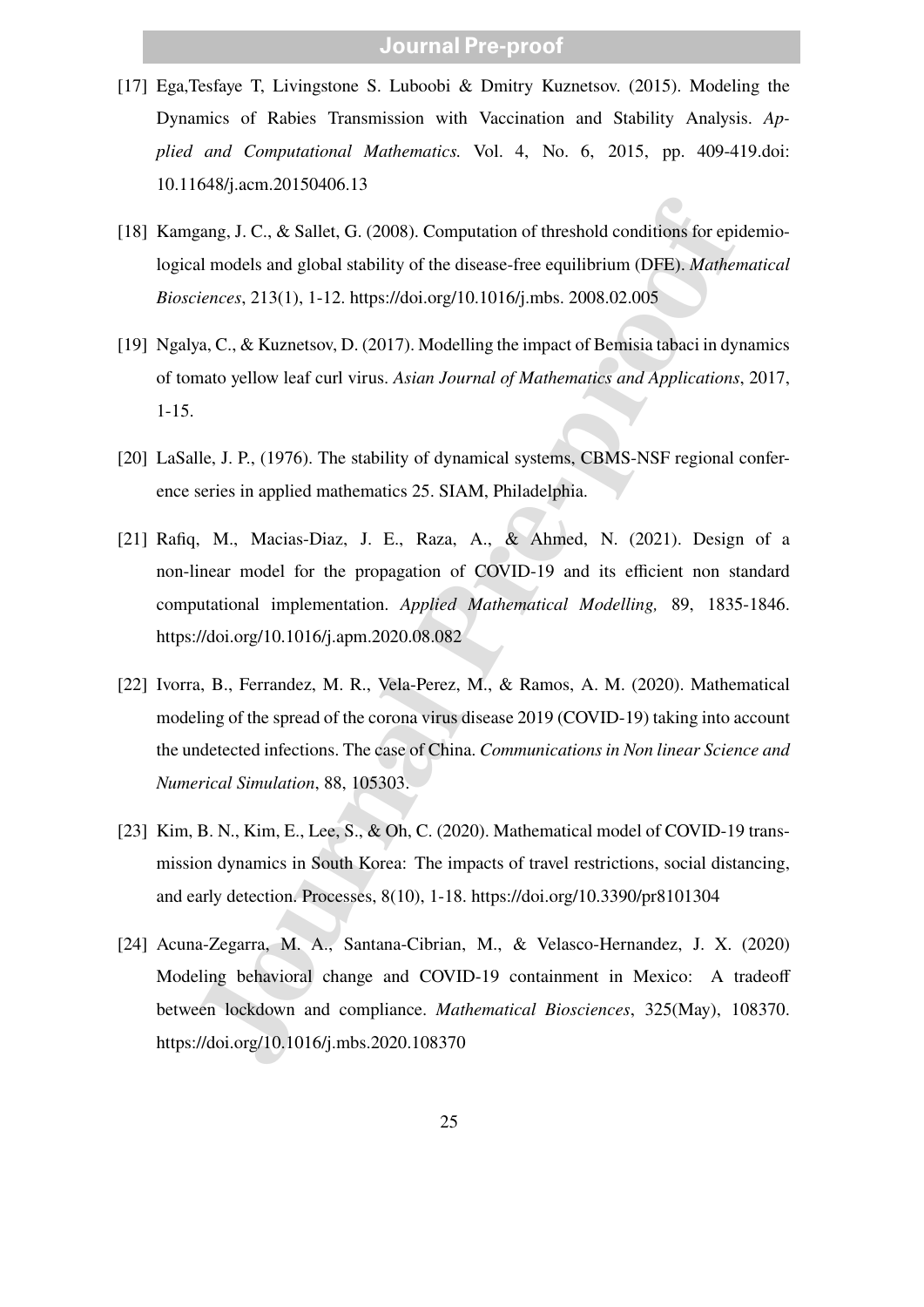[25] Balsa, C., Lopes, I., Guarda, T., & Rufino, J. (2021). Computational simulation of the COVID-19 epidemic with the SEIR stochastic model. *Computational and Mathematical Organization Theory,* 0123456789.https://doi.org/10.1007/s10588-021-09327-y

Journal Partners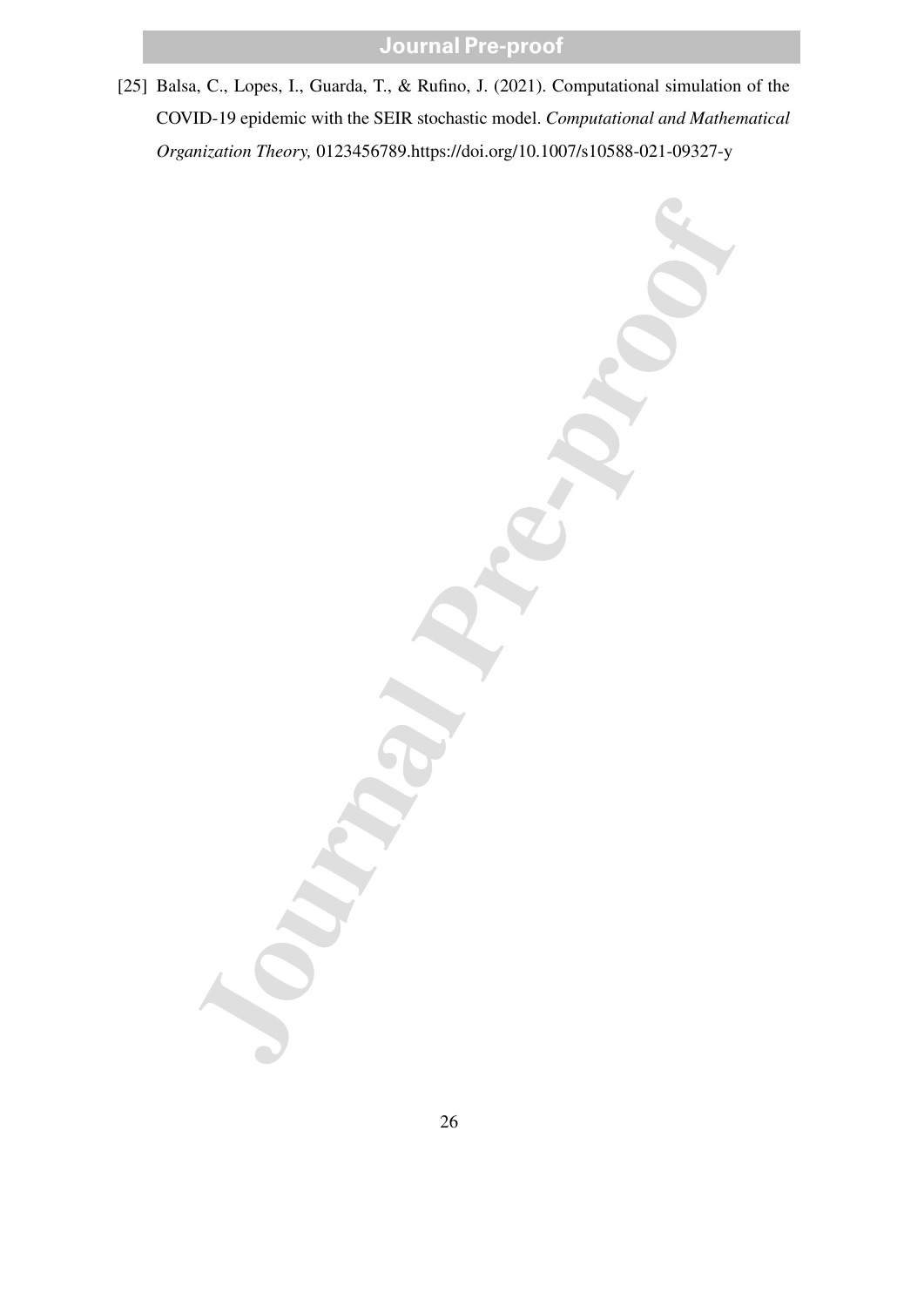Highlights:

- This article explores the impact of health care providers and contaminated hospital equipment on the dynamics of COVID-19 transmission in the community.
- The findings indicate an increase in the number of non-diagnostic health care providers may result in a high infections in the community
- The health care providers advised to change the modality of reaching medical equipment and personnel visiting hospitals for treatment or other reasons to prevent further COVID-19 transmission among themselves and in the community.
- The findings inform stakeholders and the government in general about some measures that should be taken, such as diagnostic testing and exercising caution when performing medical consultations.

s article explores the impact of health care providers and contaminate<br>ipment on the dynamics of COVID-19 transmission in the community.<br>
findings indicate an increase in the number of non-diagnostic health care<br>result in